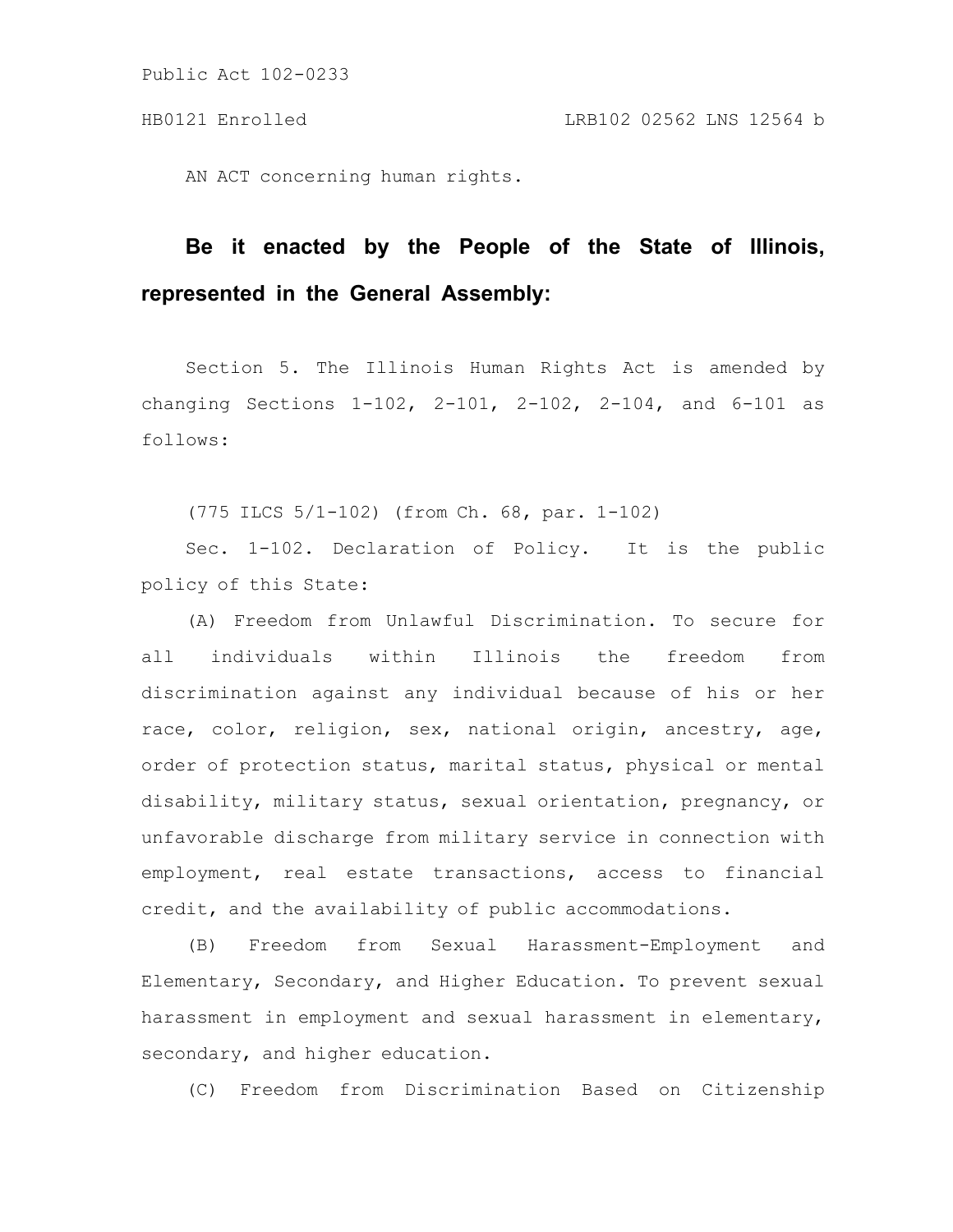Status-Employment. To prevent discrimination based on citizenship status in employment.

(C-5) Freedom from Discrimination Based on Work Authorization Status-Employment. To prevent discrimination based on the specific status or term of status that accompanies a legal work authorization.

(D) Freedom from Discrimination Based on Familial Status-Real Estate Transactions. To prevent discrimination based on familial status in real estate transactions.

(E) Public Health, Welfare and Safety. To promote the public health, welfare and safety by protecting the interest of all people in Illinois in maintaining personal dignity, in realizing their full productive capacities, and in furthering their interests, rights and privileges as citizens of this State.

(F) Implementation of Constitutional Guarantees. To secure and guarantee the rights established by Sections 17, 18 and 19 of Article I of the Illinois Constitution of 1970.

(G) Equal Opportunity, Affirmative Action. To establish Equal Opportunity and Affirmative Action as the policies of this State in all of its decisions, programs and activities, and to assure that all State departments, boards, commissions and instrumentalities rigorously take affirmative action to provide equality of opportunity and eliminate the effects of past discrimination in the internal affairs of State government and in their relations with the public.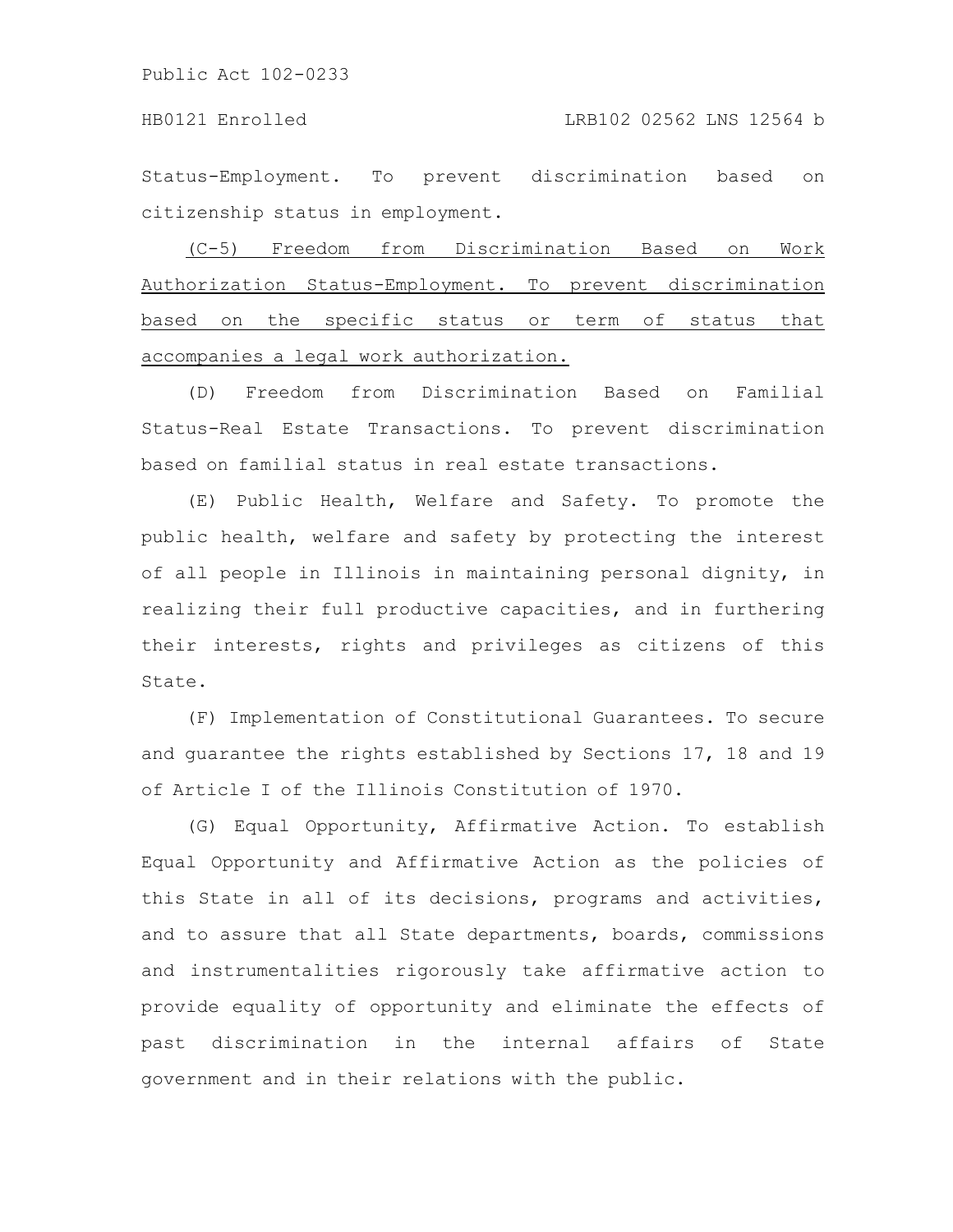# HB0121 Enrolled LRB102 02562 LNS 12564 b

(H) Unfounded Charges. To protect citizens of this State against unfounded charges of unlawful discrimination, sexual harassment in employment and sexual harassment in elementary, secondary, and higher education, and discrimination based on citizenship status or work authorization status in employment. (Source: P.A. 98-1050, eff. 1-1-15.)

(775 ILCS 5/2-101)

Sec. 2-101. Definitions. The following definitions are applicable strictly in the context of this Article.

(A) Employee.

(1) "Employee" includes:

(a) Any individual performing services for remuneration within this State for an employer;

(b) An apprentice;

(c) An applicant for any apprenticeship.

For purposes of subsection (D) of Section 2-102 of this Act, "employee" also includes an unpaid intern. An unpaid intern is a person who performs work for an employer under the following circumstances:

(i) the employer is not committed to hiring the person performing the work at the conclusion of the intern's tenure;

(ii) the employer and the person performing the work agree that the person is not entitled to wages for the work performed; and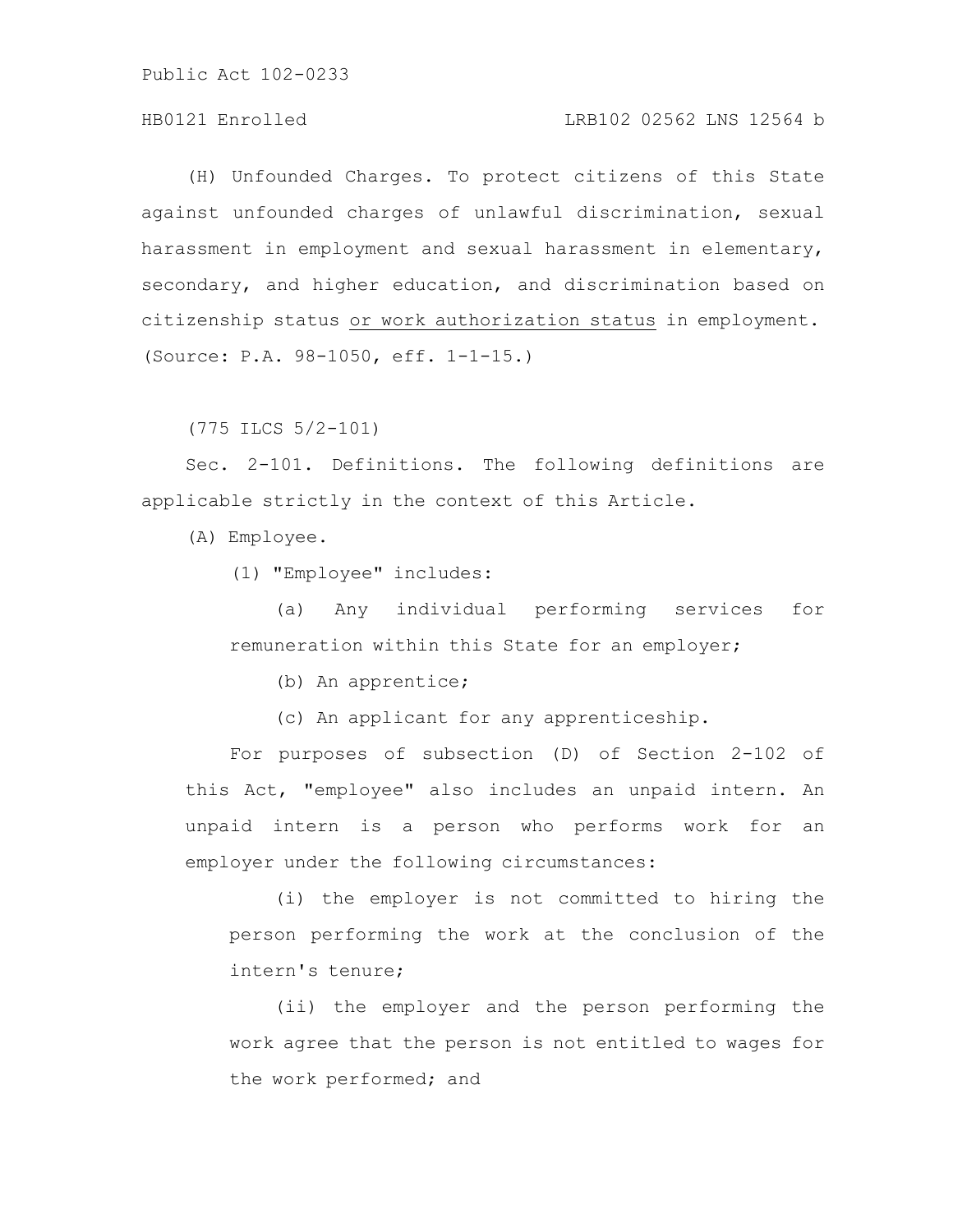(iii) the work performed:

(I) supplements training given in an educational environment that may enhance the employability of the intern;

(II) provides experience for the benefit of the person performing the work;

(III) does not displace regular employees;

(IV) is performed under the close supervision of existing staff; and

(V) provides no immediate advantage to the employer providing the training and may occasionally impede the operations of the employer.

(2) "Employee" does not include:

(a) (Blank);

(b) Individuals employed by persons who are not "employers" as defined by this Act;

(c) Elected public officials or the members of their immediate personal staffs;

(d) Principal administrative officers of the State or of any political subdivision, municipal corporation or other governmental unit or agency;

(e) A person in a vocational rehabilitation facility certified under federal law who has been designated an evaluee, trainee, or work activity client.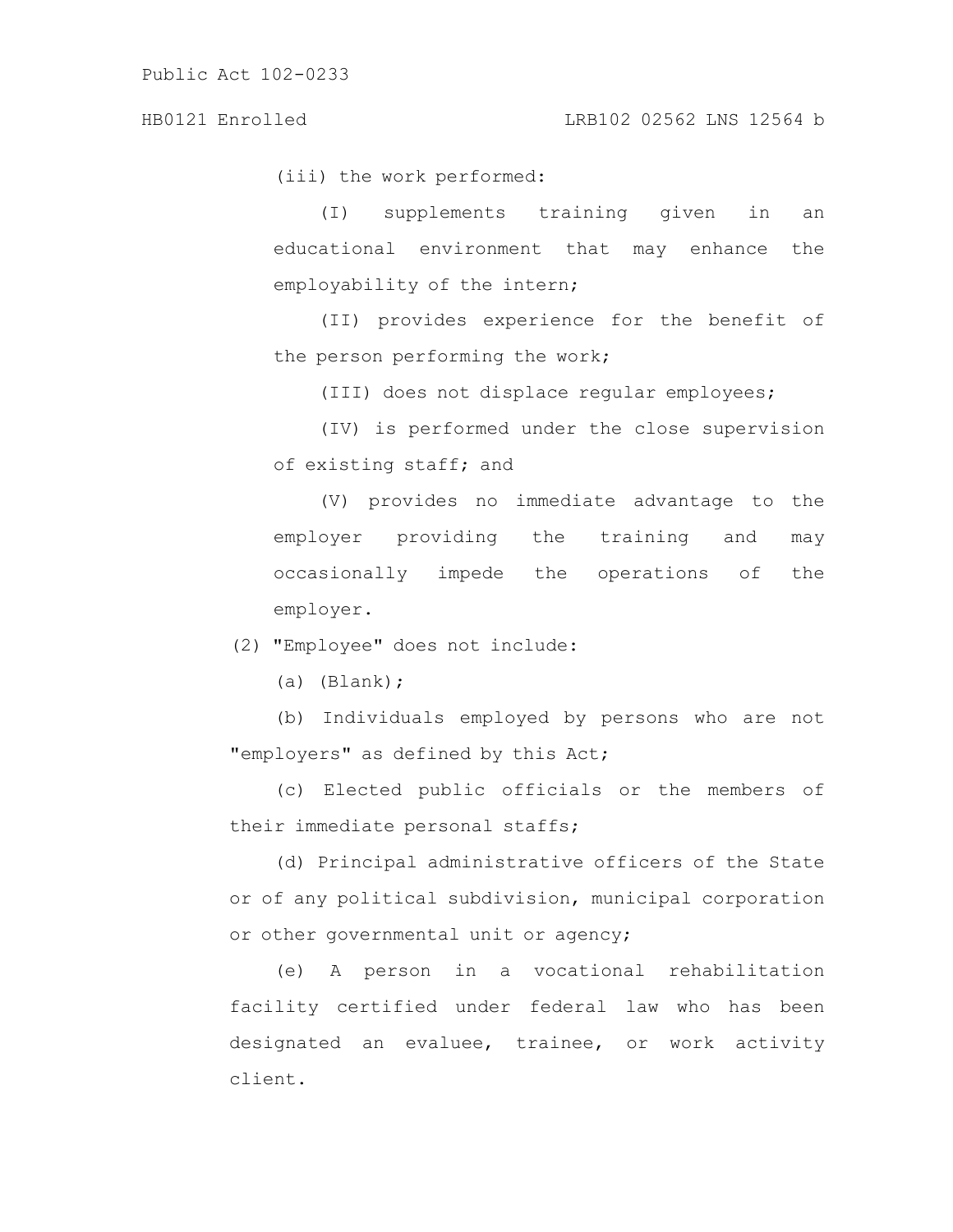# HB0121 Enrolled LRB102 02562 LNS 12564 b

(B) Employer.

(1) "Employer" includes:

(a) Any person employing one or more employees within Illinois during 20 or more calendar weeks within the calendar year of or preceding the alleged violation;

(b) Any person employing one or more employees when a complainant alleges civil rights violation due to unlawful discrimination based upon his or her physical or mental disability unrelated to ability, pregnancy, or sexual harassment;

(c) The State and any political subdivision, municipal corporation or other governmental unit or agency, without regard to the number of employees;

(d) Any party to a public contract without regard to the number of employees;

(e) A joint apprenticeship or training committee without regard to the number of employees.

(2) "Employer" does not include any place of worship, religious corporation, association, educational institution, society, or non-profit nursing institution conducted by and for those who rely upon treatment by prayer through spiritual means in accordance with the tenets of a recognized church or religious denomination with respect to the employment of individuals of a particular religion to perform work connected with the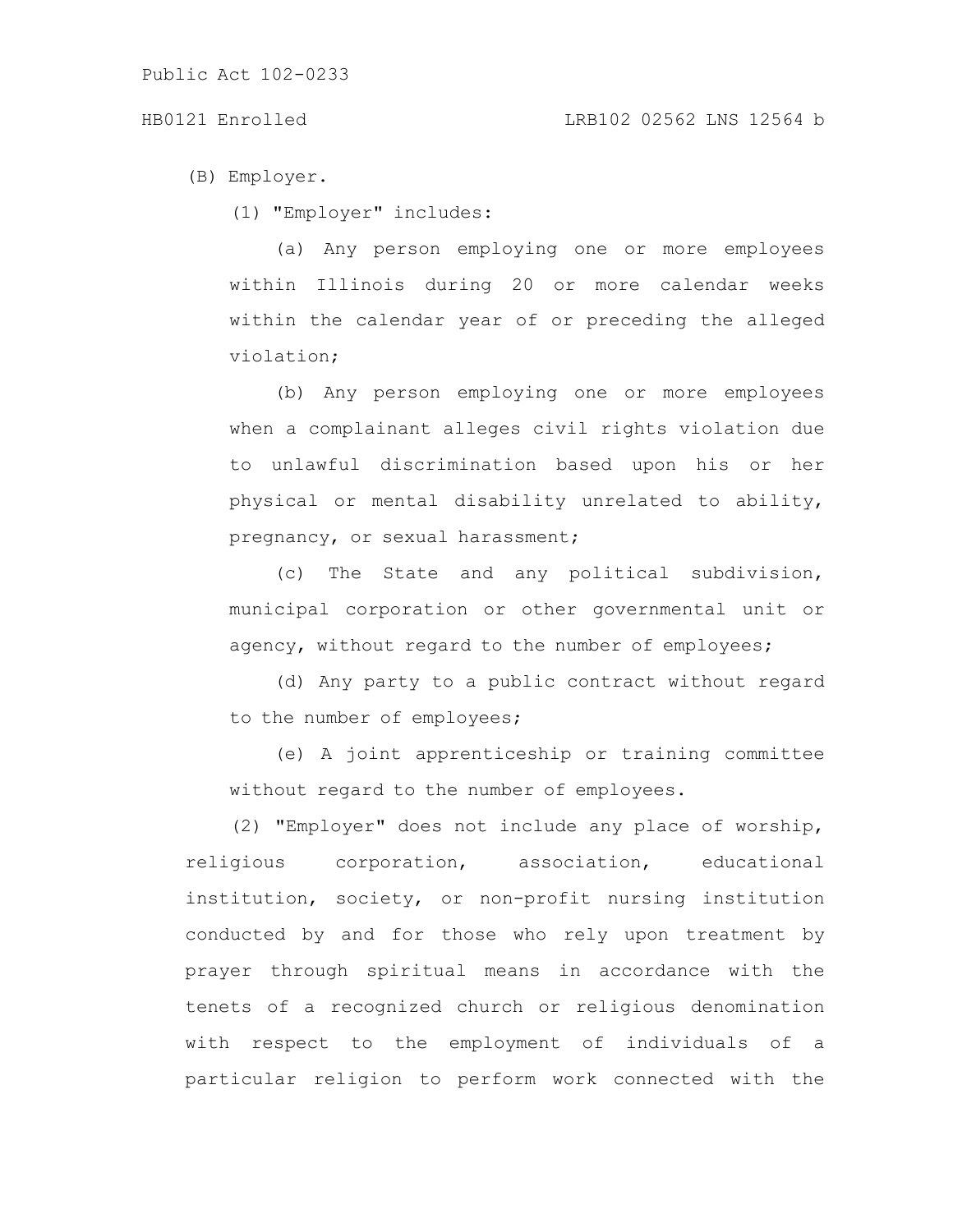carrying on by such place of worship, corporation, association, educational institution, society or non-profit nursing institution of its activities.

(C) Employment Agency. "Employment Agency" includes both public and private employment agencies and any person, labor organization, or labor union having a hiring hall or hiring office regularly undertaking, with or without compensation, to procure opportunities to work, or to procure, recruit, refer or place employees.

(D) Labor Organization. "Labor Organization" includes any organization, labor union, craft union, or any voluntary unincorporated association designed to further the cause of the rights of union labor which is constituted for the purpose, in whole or in part, of collective bargaining or of dealing with employers concerning grievances, terms or conditions of employment, or apprenticeships or applications for apprenticeships, or of other mutual aid or protection in connection with employment, including apprenticeships or applications for apprenticeships.

(E) Sexual Harassment. "Sexual harassment" means any unwelcome sexual advances or requests for sexual favors or any conduct of a sexual nature when (1) submission to such conduct is made either explicitly or implicitly a term or condition of an individual's employment, (2) submission to or rejection of such conduct by an individual is used as the basis for employment decisions affecting such individual, or (3) such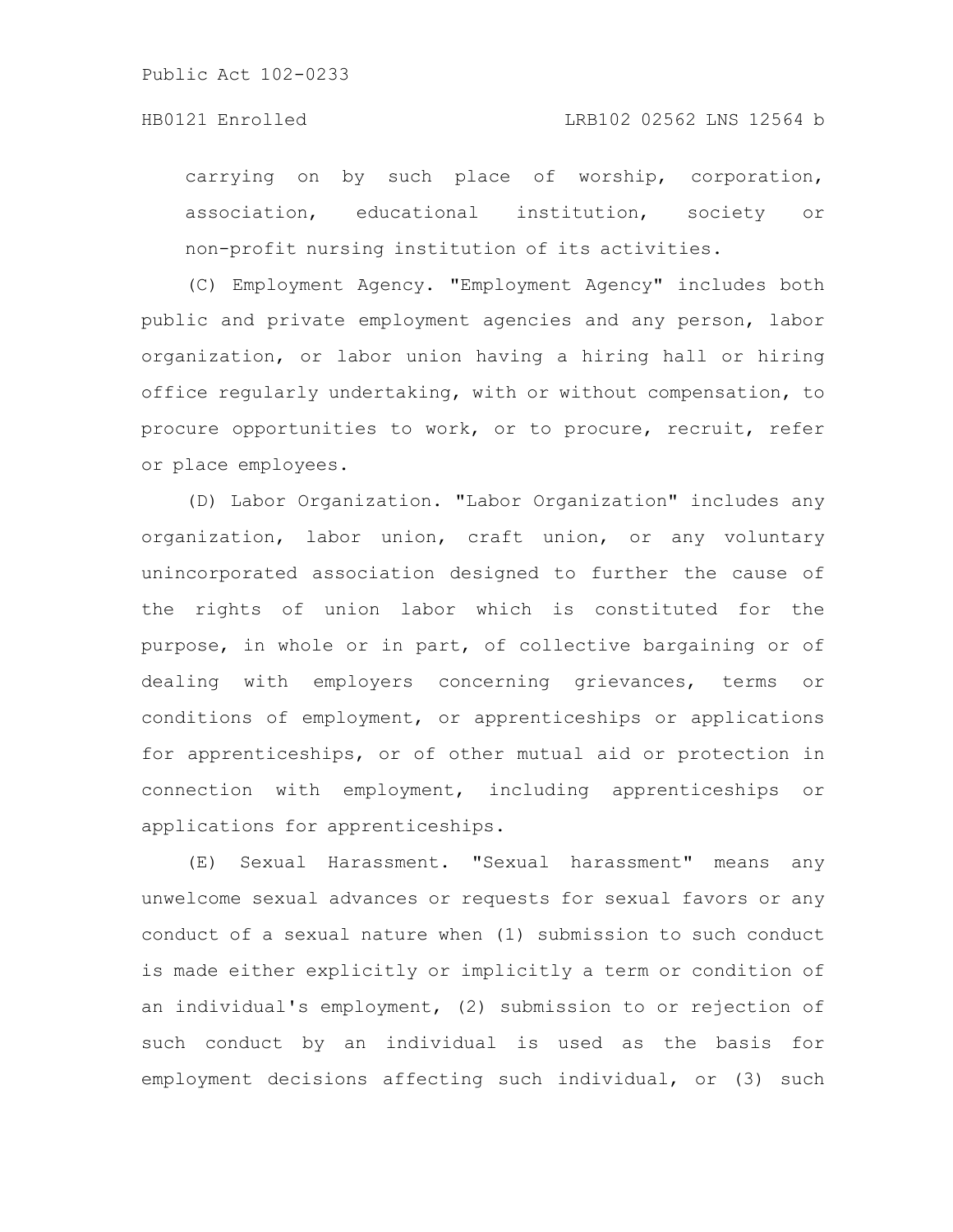conduct has the purpose or effect of substantially interfering with an individual's work performance or creating an intimidating, hostile or offensive working environment.

For purposes of this definition, the phrase "working environment" is not limited to a physical location an employee is assigned to perform his or her duties.

(E-1) Harassment. "Harassment" means any unwelcome conduct on the basis of an individual's actual or perceived race, color, religion, national origin, ancestry, age, sex, marital status, order of protection status, disability, military status, sexual orientation, pregnancy, unfavorable discharge from military service, or citizenship status, or work authorization status that has the purpose or effect of substantially interfering with the individual's work performance or creating an intimidating, hostile, or offensive working environment. For purposes of this definition, the phrase "working environment" is not limited to a physical location an employee is assigned to perform his or her duties.

(F) Religion. "Religion" with respect to employers includes all aspects of religious observance and practice, as well as belief, unless an employer demonstrates that he is unable to reasonably accommodate an employee's or prospective employee's religious observance or practice without undue hardship on the conduct of the employer's business.

(G) Public Employer. "Public employer" means the State, an agency or department thereof, unit of local government, school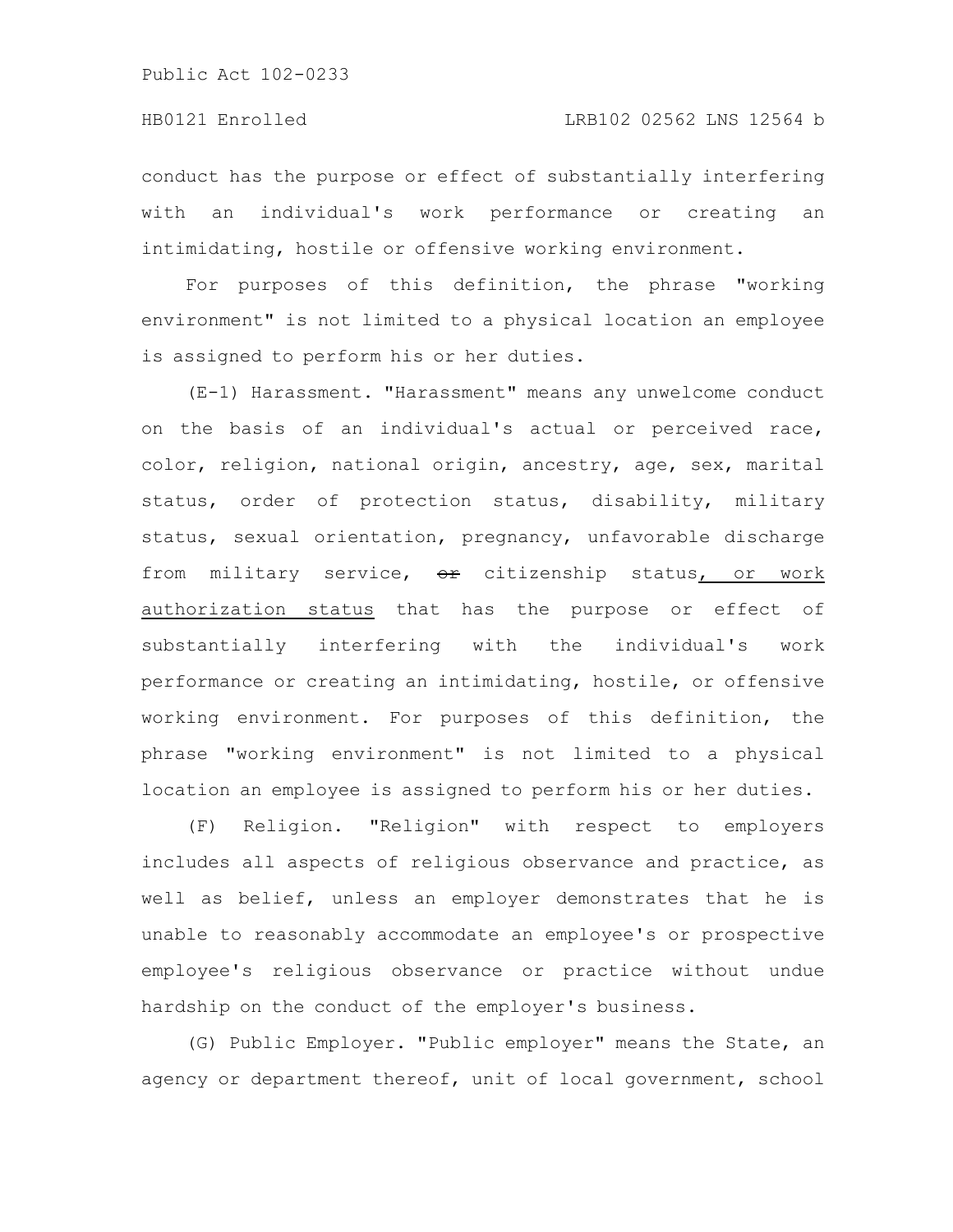### HB0121 Enrolled LRB102 02562 LNS 12564 b

district, instrumentality or political subdivision.

(H) Public Employee. "Public employee" means an employee of the State, agency or department thereof, unit of local government, school district, instrumentality or political subdivision. "Public employee" does not include public officers or employees of the General Assembly or agencies thereof.

(I) Public Officer. "Public officer" means a person who is elected to office pursuant to the Constitution or a statute or ordinance, or who is appointed to an office which is established, and the qualifications and duties of which are prescribed, by the Constitution or a statute or ordinance, to discharge a public duty for the State, agency or department thereof, unit of local government, school district, instrumentality or political subdivision.

(J) Eligible Bidder. "Eligible bidder" means a person who, prior to contract award or prior to bid opening for State contracts for construction or construction-related services, has filed with the Department a properly completed, sworn and currently valid employer report form, pursuant to the Department's regulations. The provisions of this Article relating to eligible bidders apply only to bids on contracts with the State and its departments, agencies, boards, and commissions, and the provisions do not apply to bids on contracts with units of local government or school districts.

(K) Citizenship Status. "Citizenship status" means the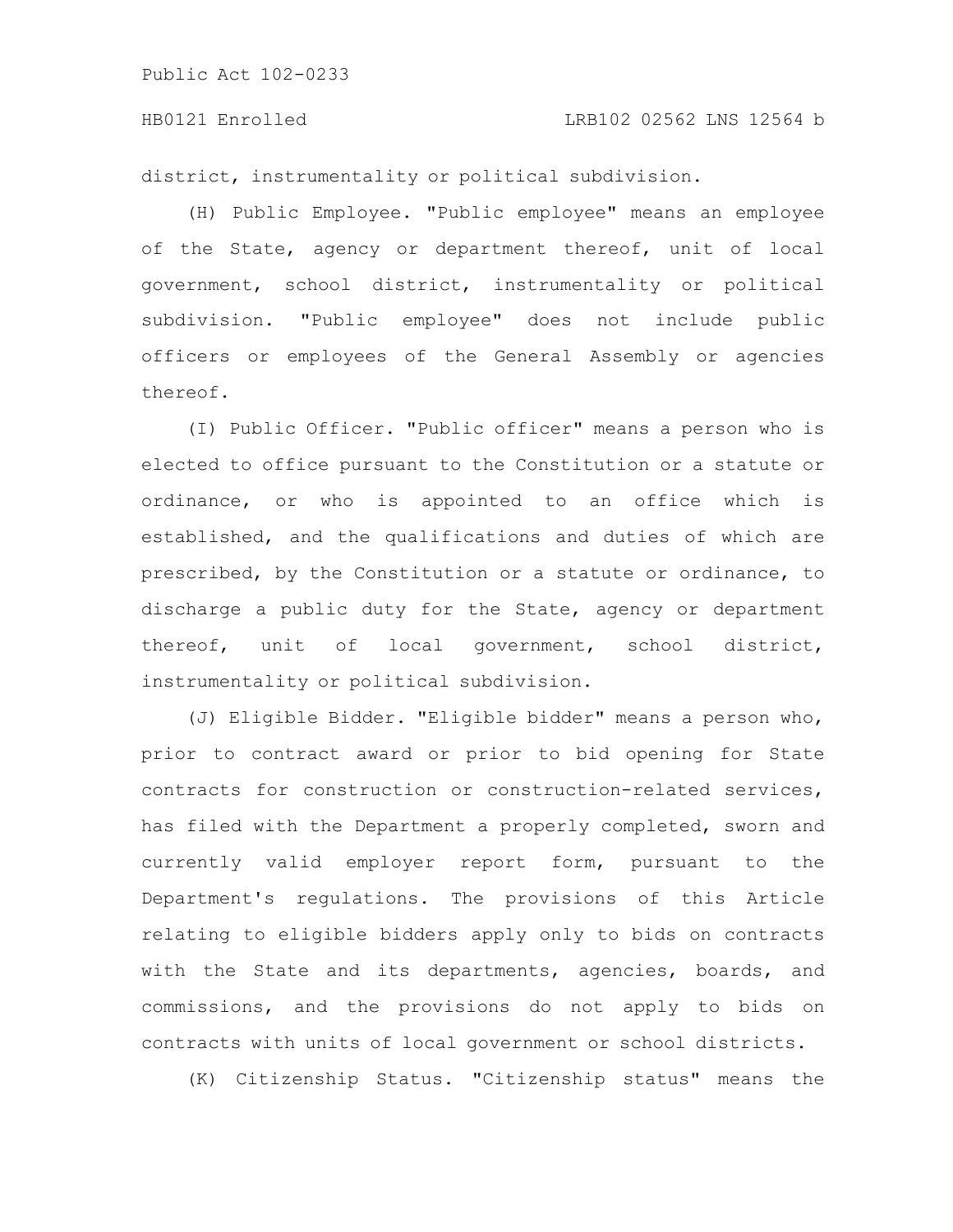status of being:

(1) a born U.S. citizen;

(2) a naturalized U.S. citizen;

(3) a U.S. national; or

(4) a person born outside the United States and not a U.S. citizen who is not an unauthorized alien and who is protected from discrimination under the provisions of Section 1324b of Title 8 of the United States Code, as now or hereafter amended.

(L) Work Authorization Status. "Work authorization status" means the status of being a person born outside of the United States, and not a U.S. citizen, who is authorized by the federal government to work in the United States.

(Source: P.A. 100-43, eff. 8-9-17; 101-221, eff. 1-1-20; 101-430, eff. 7-1-20; revised 8-4-20.)

(775 ILCS 5/2-102) (from Ch. 68, par. 2-102)

Sec. 2-102. Civil rights violations - employment. It is a civil rights violation:

(A) Employers. For any employer to refuse to hire, to segregate, to engage in harassment as defined in subsection (E-1) of Section 2-101, or to act with respect to recruitment, hiring, promotion, renewal of employment, selection for training or apprenticeship, discharge, discipline, tenure or terms, privileges or conditions of employment on the basis of unlawful discrimination, or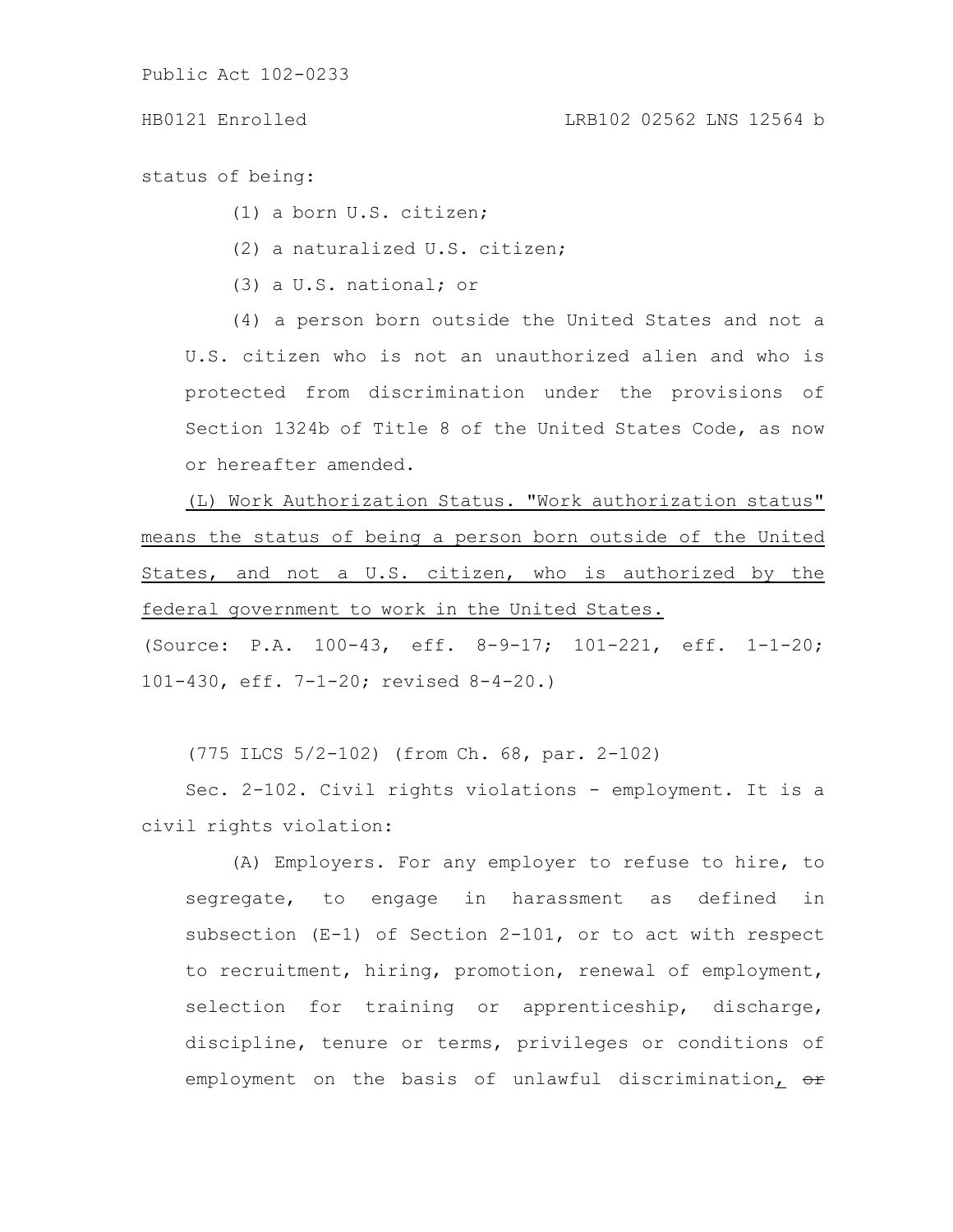### HB0121 Enrolled LRB102 02562 LNS 12564 b

citizenship status, or work authorization status. An employer is responsible for harassment by the employer's nonmanagerial and nonsupervisory employees only if the employer becomes aware of the conduct and fails to take reasonable corrective measures.

(A-5) Language. For an employer to impose a restriction that has the effect of prohibiting a language from being spoken by an employee in communications that are unrelated to the employee's duties.

For the purposes of this subdivision  $(A-5)$ , "language" means a person's native tongue, such as Polish, Spanish, or Chinese. "Language" does not include such things as slang, jargon, profanity, or vulgarity.

(A-10) Harassment of nonemployees. For any employer, employment agency, or labor organization to engage in harassment of nonemployees in the workplace. An employer is responsible for harassment of nonemployees by the employer's nonmanagerial and nonsupervisory employees only if the employer becomes aware of the conduct and fails to take reasonable corrective measures. For the purposes of this subdivision (A-10), "nonemployee" means a person who is not otherwise an employee of the employer and is directly performing services for the employer pursuant to a contract with that employer. "Nonemployee" includes contractors and consultants. This subdivision applies to harassment occurring on or after the effective date of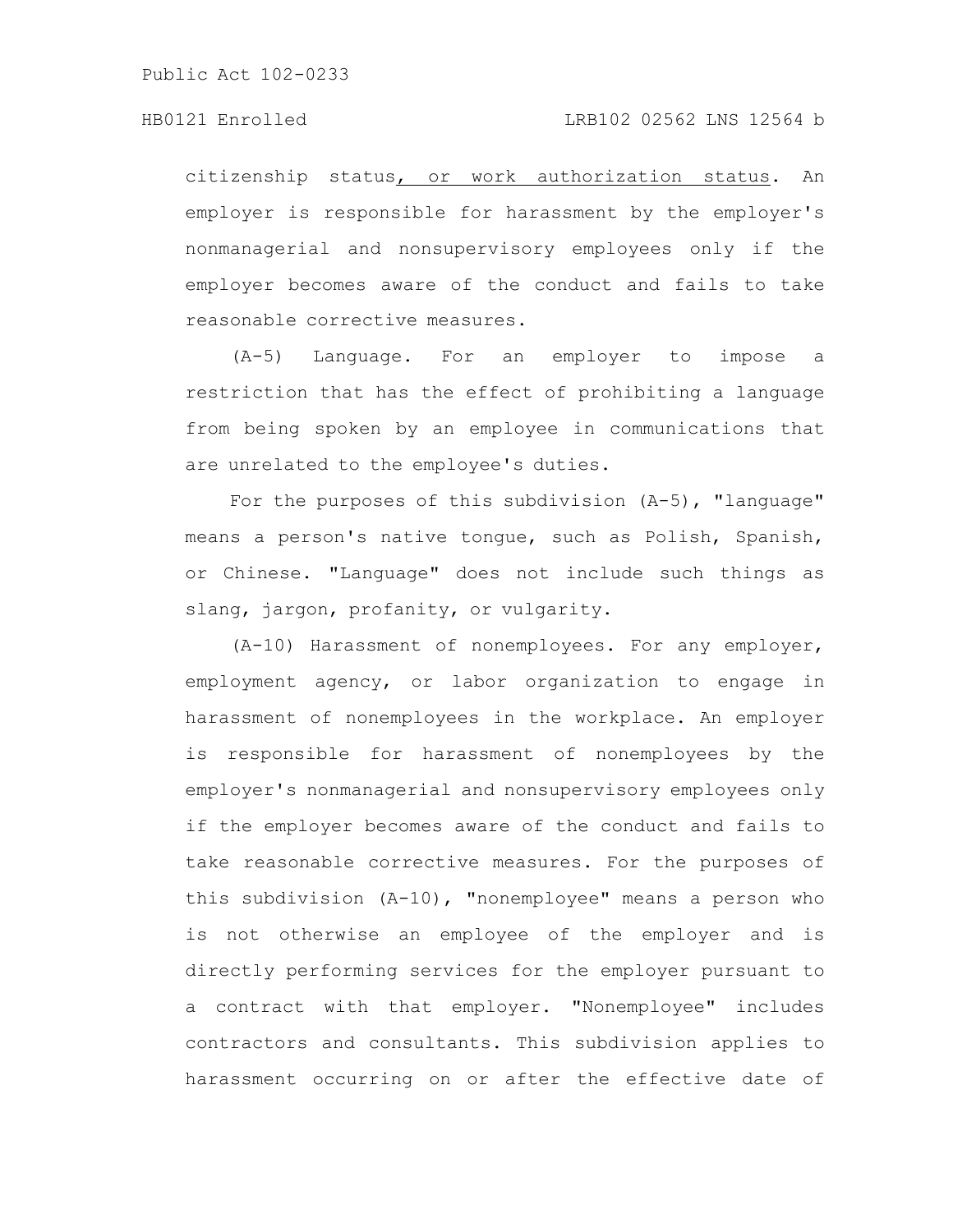this amendatory Act of the 101st General Assembly.

(B) Employment agency. For any employment agency to fail or refuse to classify properly, accept applications and register for employment referral or apprenticeship referral, refer for employment, or refer for apprenticeship on the basis of unlawful discrimination,  $\theta$ citizenship status, or work authorization status or to accept from any person any job order, requisition or request for referral of applicants for employment or apprenticeship which makes or has the effect of making unlawful discrimination or discrimination on the basis of citizenship status or work authorization status a condition of referral.

(C) Labor organization. For any labor organization to limit, segregate or classify its membership, or to limit employment opportunities, selection and training for apprenticeship in any trade or craft, or otherwise to take, or fail to take, any action which affects adversely any person's status as an employee or as an applicant for employment or as an apprentice, or as an applicant for apprenticeships, or wages, tenure, hours of employment or apprenticeship conditions on the basis of unlawful discrimination, <del>or</del> citizenship status, or work authorization status.

(D) Sexual harassment. For any employer, employee, agent of any employer, employment agency or labor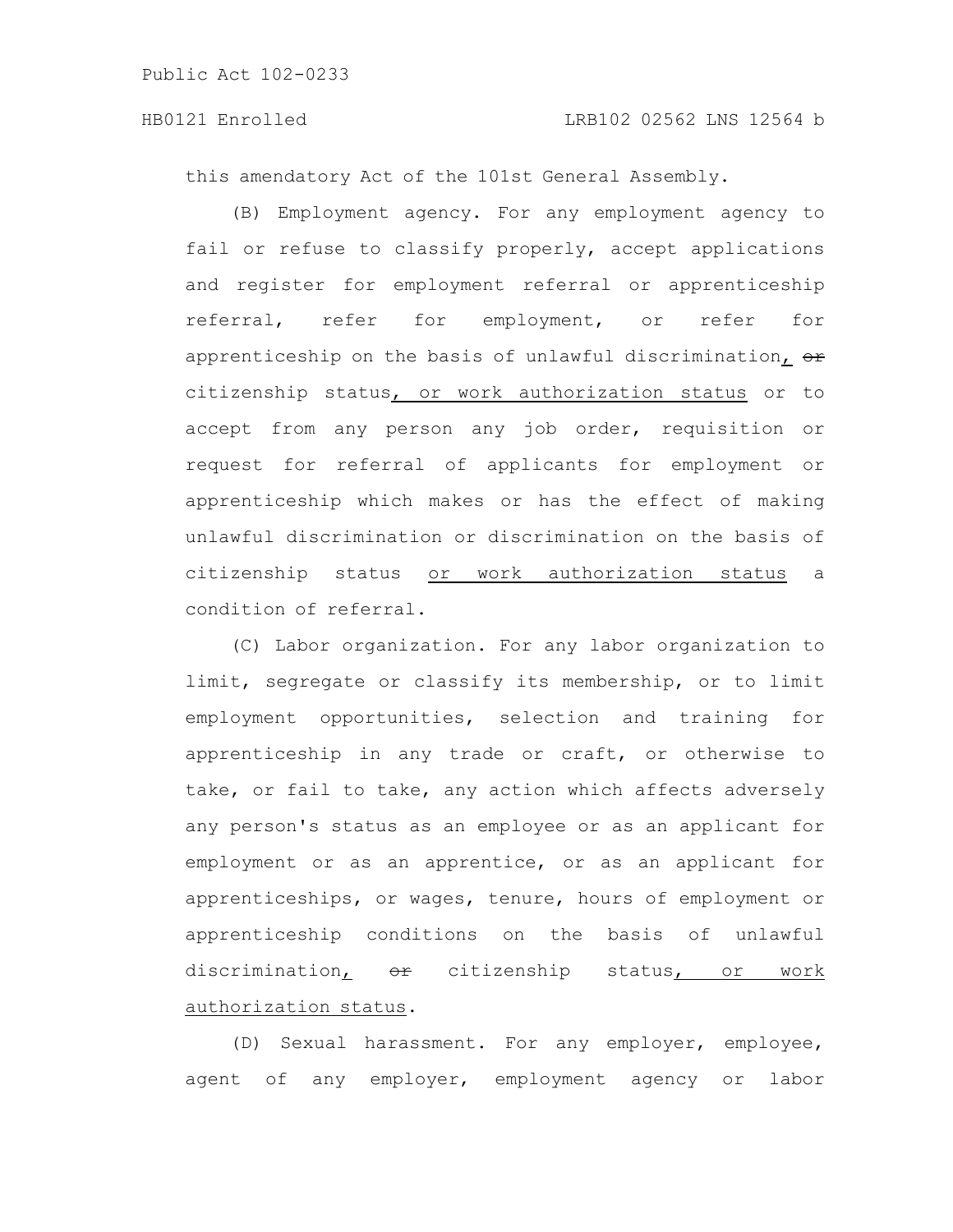# HB0121 Enrolled LRB102 02562 LNS 12564 b

organization to engage in sexual harassment; provided, that an employer shall be responsible for sexual harassment of the employer's employees by nonemployees or nonmanagerial and nonsupervisory employees only if the employer becomes aware of the conduct and fails to take reasonable corrective measures.

(D-5) Sexual harassment of nonemployees. For any employer, employee, agent of any employer, employment agency, or labor organization to engage in sexual harassment of nonemployees in the workplace. An employer is responsible for sexual harassment of nonemployees by the employer's nonmanagerial and nonsupervisory employees only if the employer becomes aware of the conduct and fails to take reasonable corrective measures. For the purposes of this subdivision (D-5), "nonemployee" means a person who is not otherwise an employee of the employer and is directly performing services for the employer pursuant to a contract with that employer. "Nonemployee" includes contractors and consultants. This subdivision applies to sexual harassment occurring on or after the effective date of this amendatory Act of the 101st General Assembly.

(E) Public employers. For any public employer to refuse to permit a public employee under its jurisdiction who takes time off from work in order to practice his or her religious beliefs to engage in work, during hours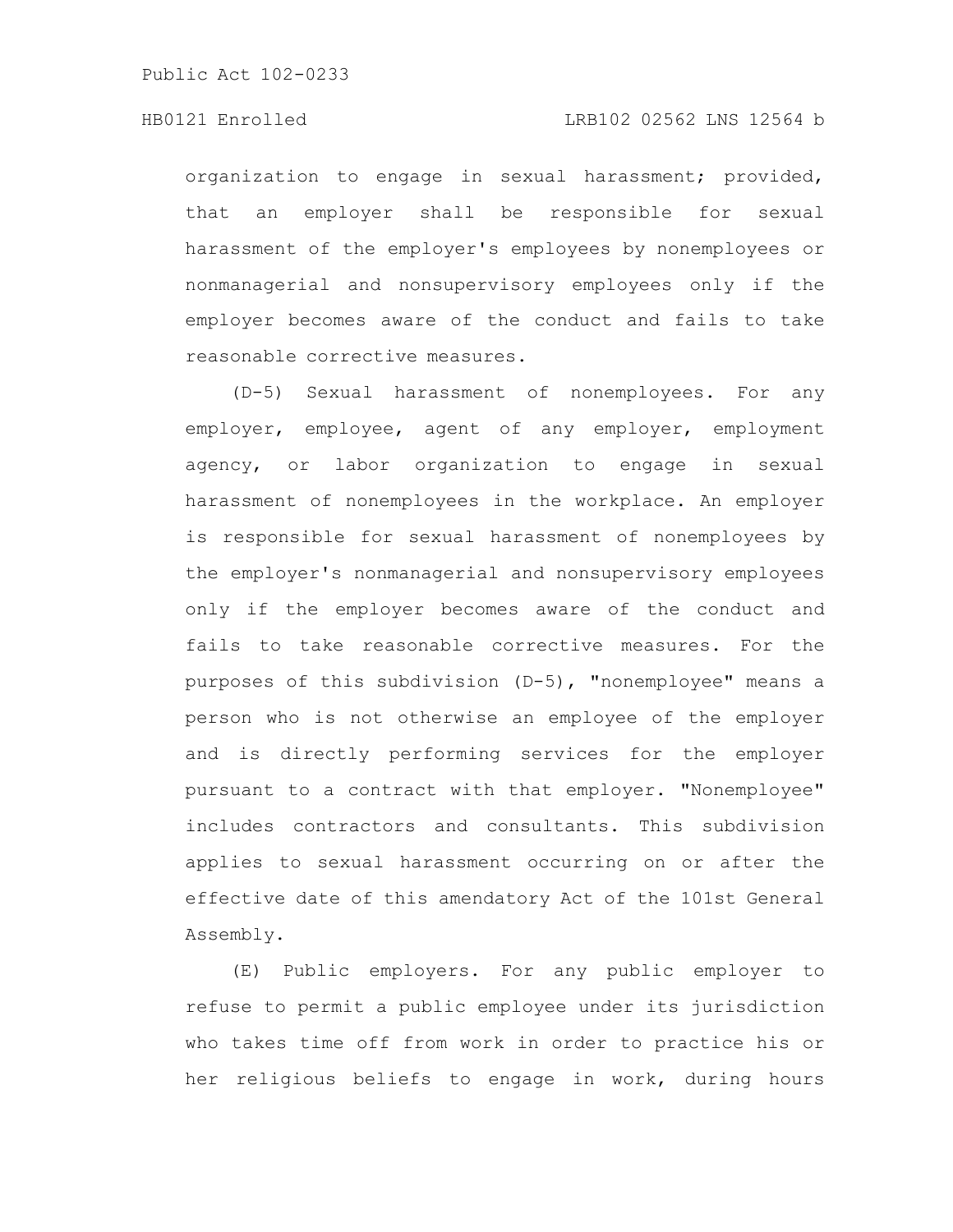# HB0121 Enrolled LRB102 02562 LNS 12564 b

other than such employee's regular working hours, consistent with the operational needs of the employer and in order to compensate for work time lost for such religious reasons. Any employee who elects such deferred work shall be compensated at the wage rate which he or she would have earned during the originally scheduled work period. The employer may require that an employee who plans to take time off from work in order to practice his or her religious beliefs provide the employer with a notice of his or her intention to be absent from work not exceeding 5 days prior to the date of absence.

(E-5) Religious discrimination. For any employer to impose upon a person as a condition of obtaining or retaining employment, including opportunities for promotion, advancement, or transfer, any terms or conditions that would require such person to violate or forgo a sincerely held practice of his or her religion including, but not limited to, the wearing of any attire, clothing, or facial hair in accordance with the requirements of his or her religion, unless, after engaging in a bona fide effort, the employer demonstrates that it is unable to reasonably accommodate the employee's or prospective employee's sincerely held religious belief, practice, or observance without undue hardship on the conduct of the employer's business.

Nothing in this Section prohibits an employer from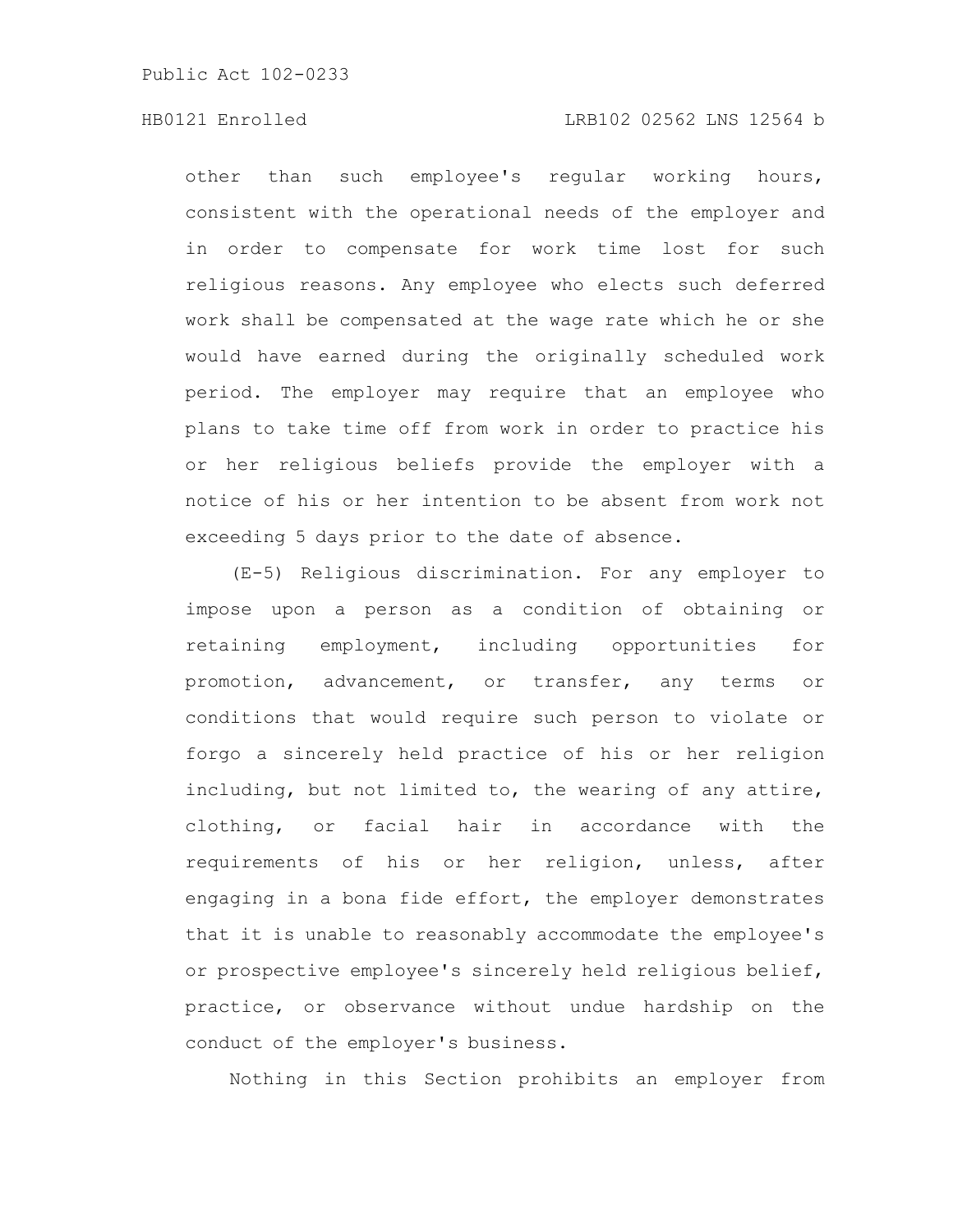enacting a dress code or grooming policy that may include restrictions on attire, clothing, or facial hair to maintain workplace safety or food sanitation.

(F) Training and apprenticeship programs. For any employer, employment agency or labor organization to discriminate against a person on the basis of age in the selection, referral for or conduct of apprenticeship or training programs.

(G) Immigration-related practices.

(1) for an employer to request for purposes of satisfying the requirements of Section 1324a(b) of Title 8 of the United States Code, as now or hereafter amended, more or different documents than are required under such Section or to refuse to honor documents tendered that on their face reasonably appear to be genuine or to refuse to honor work authorization based upon the specific status or term of status that accompanies the authorization to work; or

(2) for an employer participating in the E-Verify Program, as authorized by 8 U.S.C. 1324a, Notes, Pilot Programs for Employment Eligibility Confirmation (enacted by PL 104-208, div. C title IV, subtitle A) to refuse to hire, to segregate, or to act with respect to recruitment, hiring, promotion, renewal of employment, selection for training or apprenticeship, discharge, discipline, tenure or terms, privileges or conditions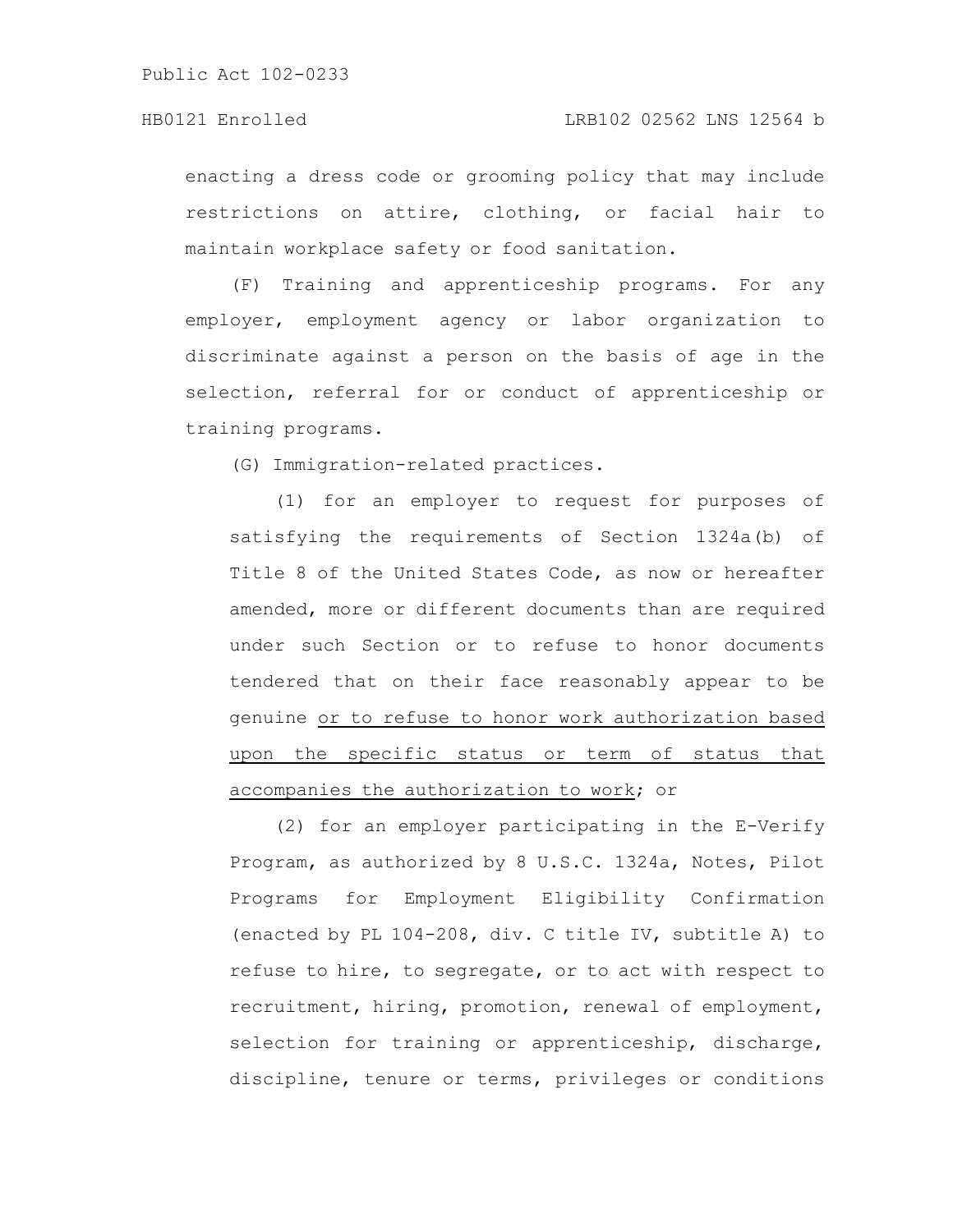of employment without following the procedures under the E-Verify Program.

(H) (Blank).

(I) Pregnancy. For an employer to refuse to hire, to segregate, or to act with respect to recruitment, hiring, promotion, renewal of employment, selection for training or apprenticeship, discharge, discipline, tenure or terms, privileges or conditions of employment on the basis of pregnancy, childbirth, or medical or common conditions related to pregnancy or childbirth. Women affected by pregnancy, childbirth, or medical or common conditions related to pregnancy or childbirth shall be treated the same for all employment-related purposes, including receipt of benefits under fringe benefit programs, as other persons not so affected but similar in their ability or inability to work, regardless of the source of the inability to work or employment classification or status.

(J) Pregnancy; reasonable accommodations.

(1) If after a job applicant or employee, including a part-time, full-time, or probationary employee, requests a reasonable accommodation, for an employer to not make reasonable accommodations for any medical or common condition of a job applicant or employee related to pregnancy or childbirth, unless the employer can demonstrate that the accommodation would impose an undue hardship on the ordinary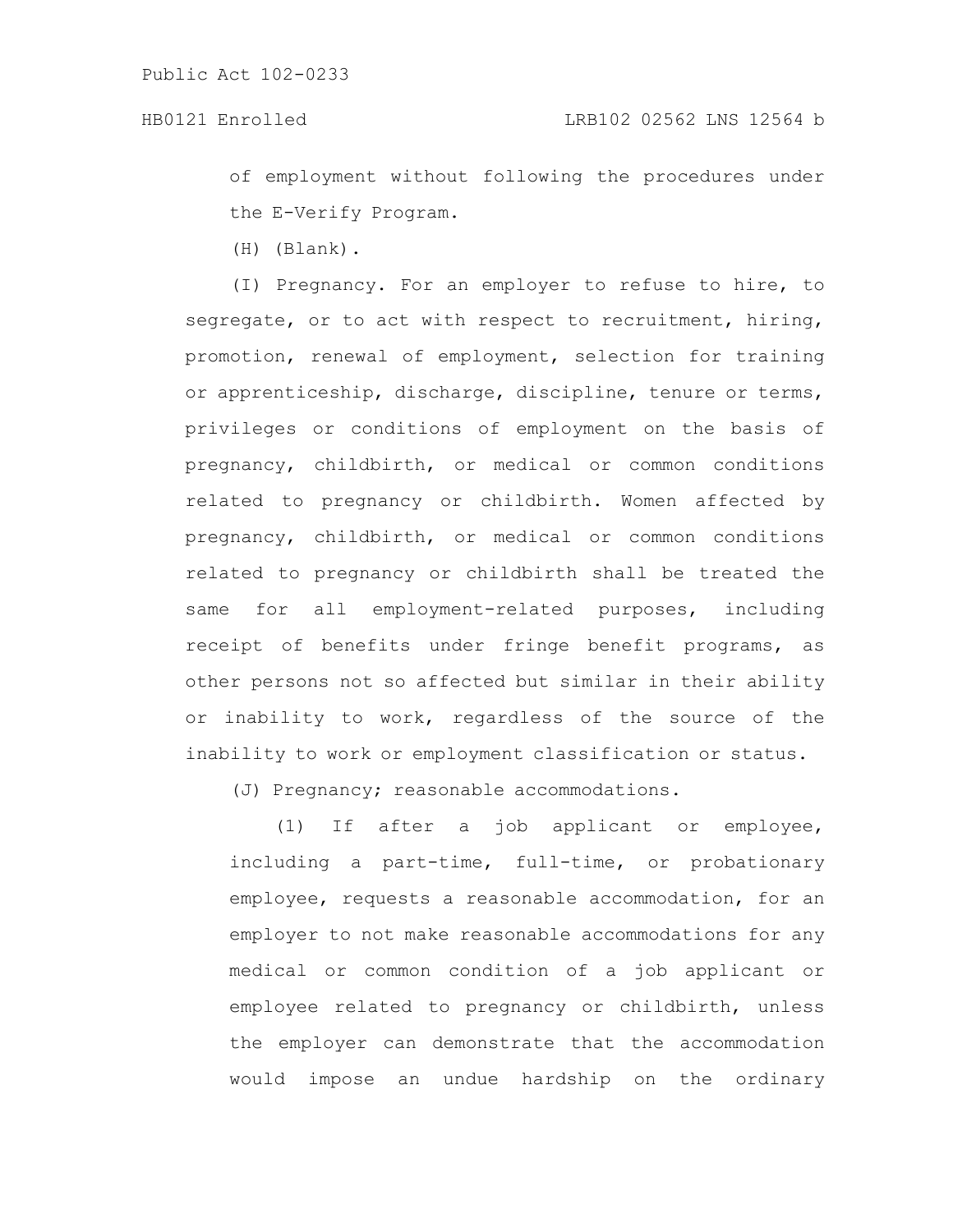### HB0121 Enrolled LRB102 02562 LNS 12564 b

operation of the business of the employer. The employer may request documentation from the employee's health care provider concerning the need for the requested reasonable accommodation or accommodations to the same extent documentation is requested for conditions related to disability if the employer's request for documentation is job-related and consistent with business necessity. The employer may require only the medical justification for the requested accommodation or accommodations, a description of the reasonable accommodation or accommodations medically advisable, the date the reasonable accommodation or accommodations became medically advisable, and the probable duration of the reasonable accommodation or accommodations. It is the duty of the individual seeking a reasonable accommodation or accommodations to submit to the employer any documentation that is requested in accordance with this paragraph. Notwithstanding the provisions of this paragraph, the employer may require documentation by the employee's health care provider to determine compliance with other laws. The employee and employer shall engage in a timely, good faith, and meaningful exchange to determine effective reasonable accommodations.

(2) For an employer to deny employment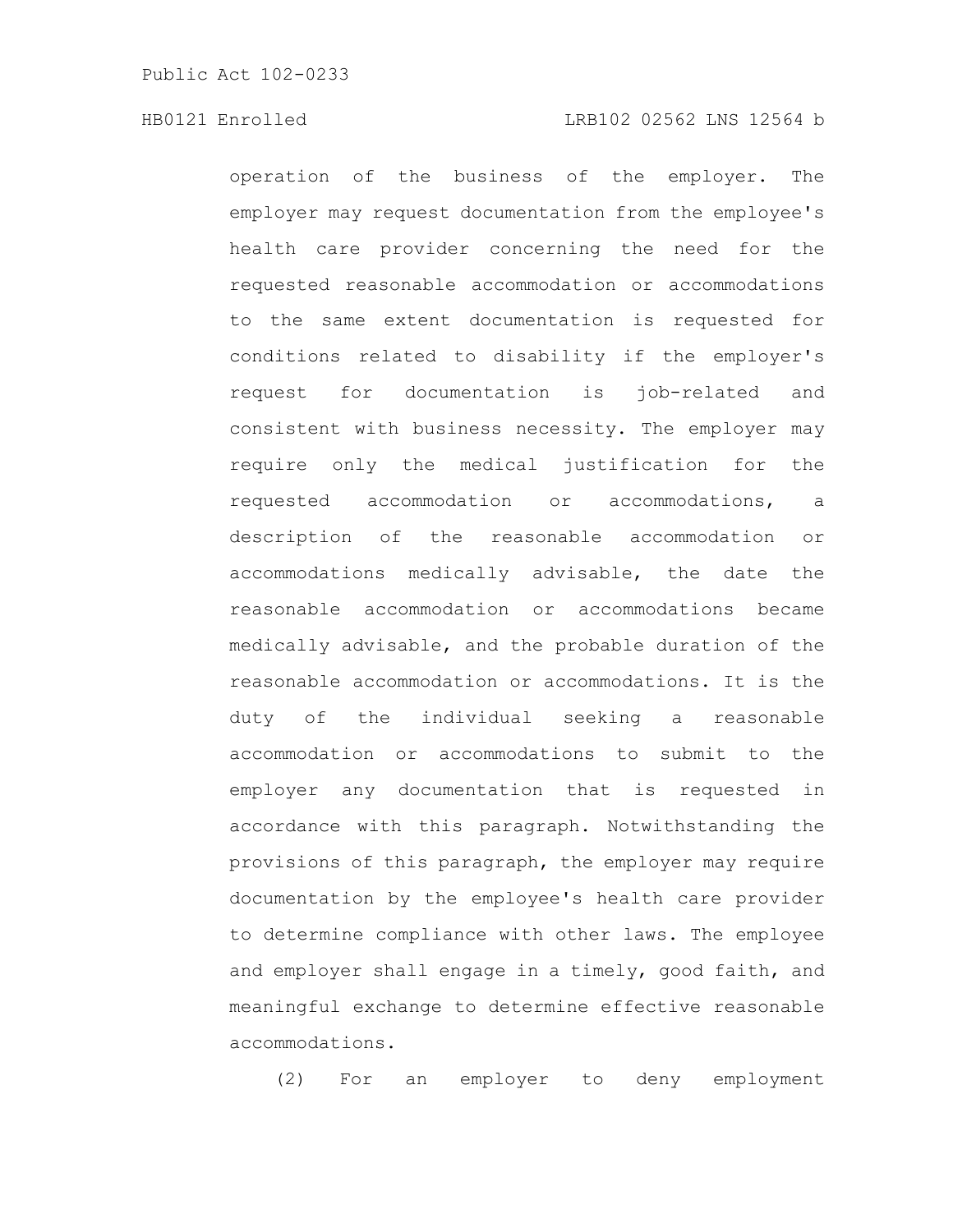opportunities or benefits to or take adverse action against an otherwise qualified job applicant or employee, including a part-time, full-time, or probationary employee, if the denial or adverse action is based on the need of the employer to make reasonable accommodations to the known medical or common conditions related to the pregnancy or childbirth of the applicant or employee.

(3) For an employer to require a job applicant or employee, including a part-time, full-time, or probationary employee, affected by pregnancy, childbirth, or medical or common conditions related to pregnancy or childbirth to accept an accommodation when the applicant or employee did not request an accommodation and the applicant or employee chooses not to accept the employer's accommodation.

(4) For an employer to require an employee, including a part-time, full-time, or probationary employee, to take leave under any leave law or policy of the employer if another reasonable accommodation can be provided to the known medical or common conditions related to the pregnancy or childbirth of an employee. No employer shall fail or refuse to reinstate the employee affected by pregnancy, childbirth, or medical or common conditions related to pregnancy or childbirth to her original job or to an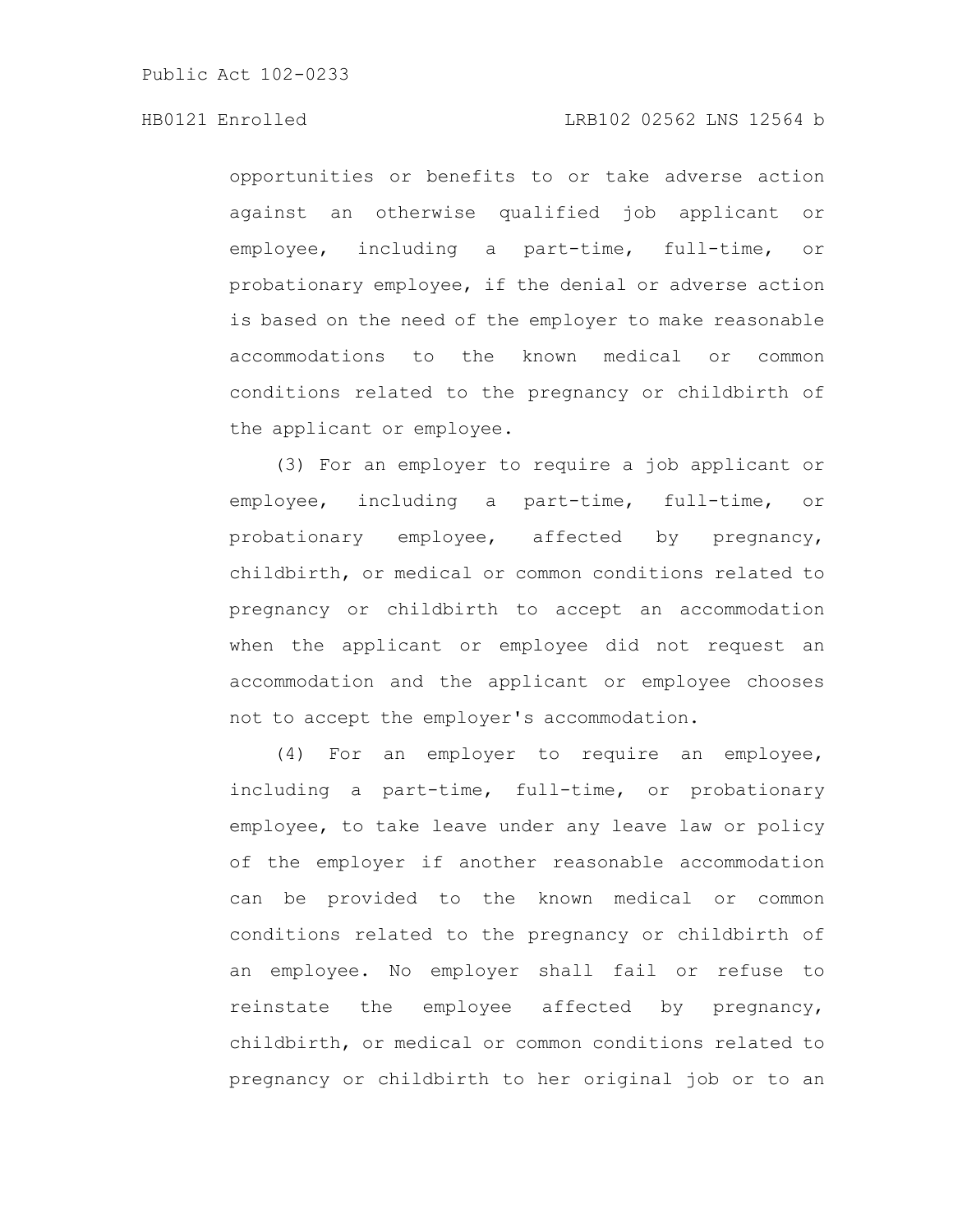# HB0121 Enrolled LRB102 02562 LNS 12564 b

equivalent position with equivalent pay and accumulated seniority, retirement, fringe benefits, and other applicable service credits upon her signifying her intent to return or when her need for reasonable accommodation ceases, unless the employer can demonstrate that the accommodation would impose an undue hardship on the ordinary operation of the business of the employer.

For the purposes of this subdivision  $(J)$ , "reasonable accommodations" means reasonable modifications or adjustments to the job application process or work environment, or to the manner or circumstances under which the position desired or held is customarily performed, that enable an applicant or employee affected by pregnancy, childbirth, or medical or common conditions related to pregnancy or childbirth to be considered for the position the applicant desires or to perform the essential functions of that position, and may include, but is not limited to: more frequent or longer bathroom breaks, breaks for increased water intake, and breaks for periodic rest; private non-bathroom space for expressing breast milk and breastfeeding; seating; assistance with manual labor; light duty; temporary transfer to a less strenuous or hazardous position; the provision of an accessible worksite; acquisition or modification of equipment; job restructuring; a part-time or modified work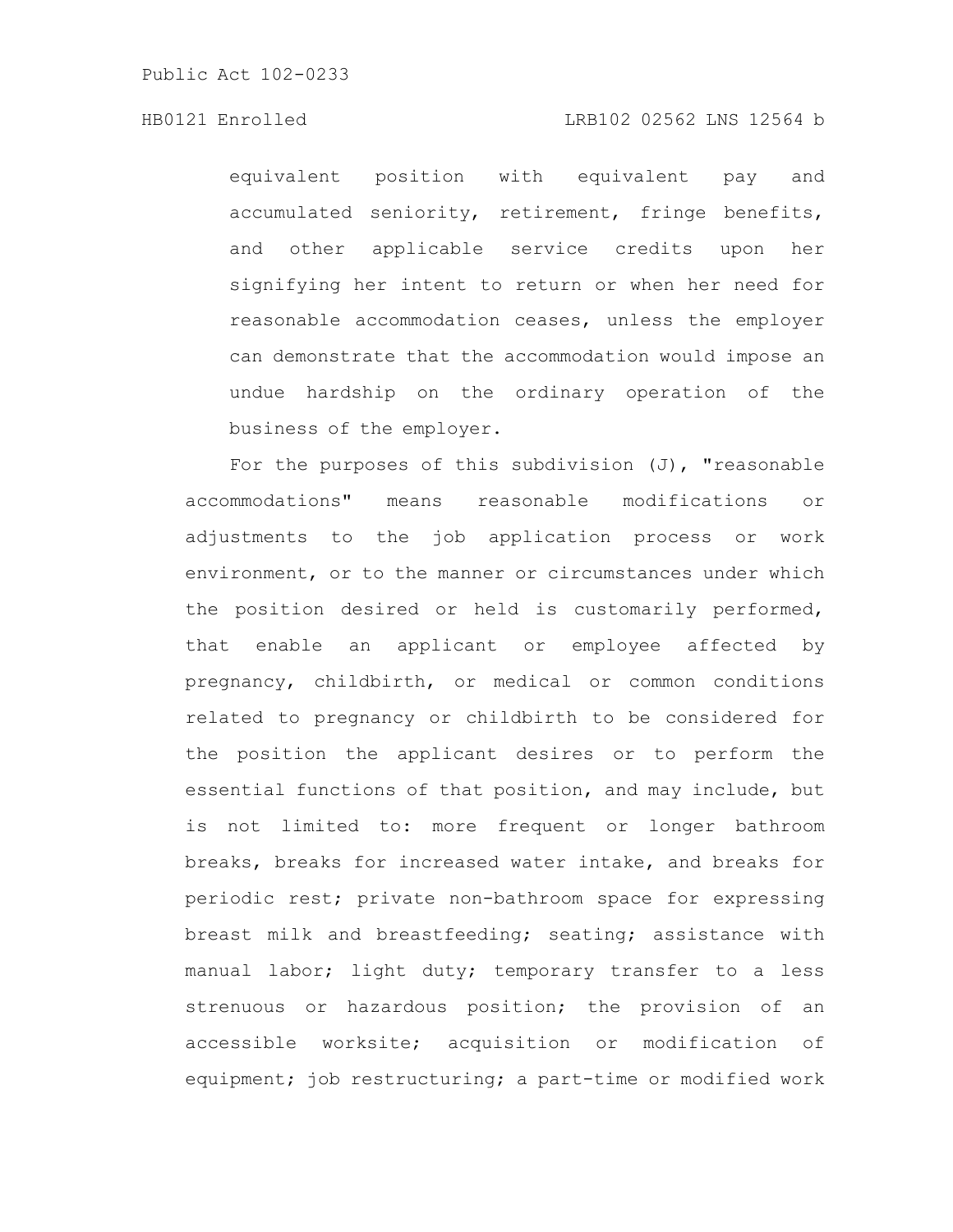### HB0121 Enrolled LRB102 02562 LNS 12564 b

schedule; appropriate adjustment or modifications of examinations, training materials, or policies; reassignment to a vacant position; time off to recover from conditions related to childbirth; and leave necessitated by pregnancy, childbirth, or medical or common conditions resulting from pregnancy or childbirth.

For the purposes of this subdivision (J), "undue hardship" means an action that is prohibitively expensive or disruptive when considered in light of the following factors: (i) the nature and cost of the accommodation needed; (ii) the overall financial resources of the facility or facilities involved in the provision of the reasonable accommodation, the number of persons employed at the facility, the effect on expenses and resources, or the impact otherwise of the accommodation upon the operation of the facility; (iii) the overall financial resources of the employer, the overall size of the business of the employer with respect to the number of its employees, and the number, type, and location of its facilities; and (iv) the type of operation or operations of the employer, including the composition, structure, and functions of the workforce of the employer, the geographic separateness, administrative, or fiscal relationship of the facility or facilities in question to the employer. The employer has the burden of proving undue hardship. The fact that the employer provides or would be required to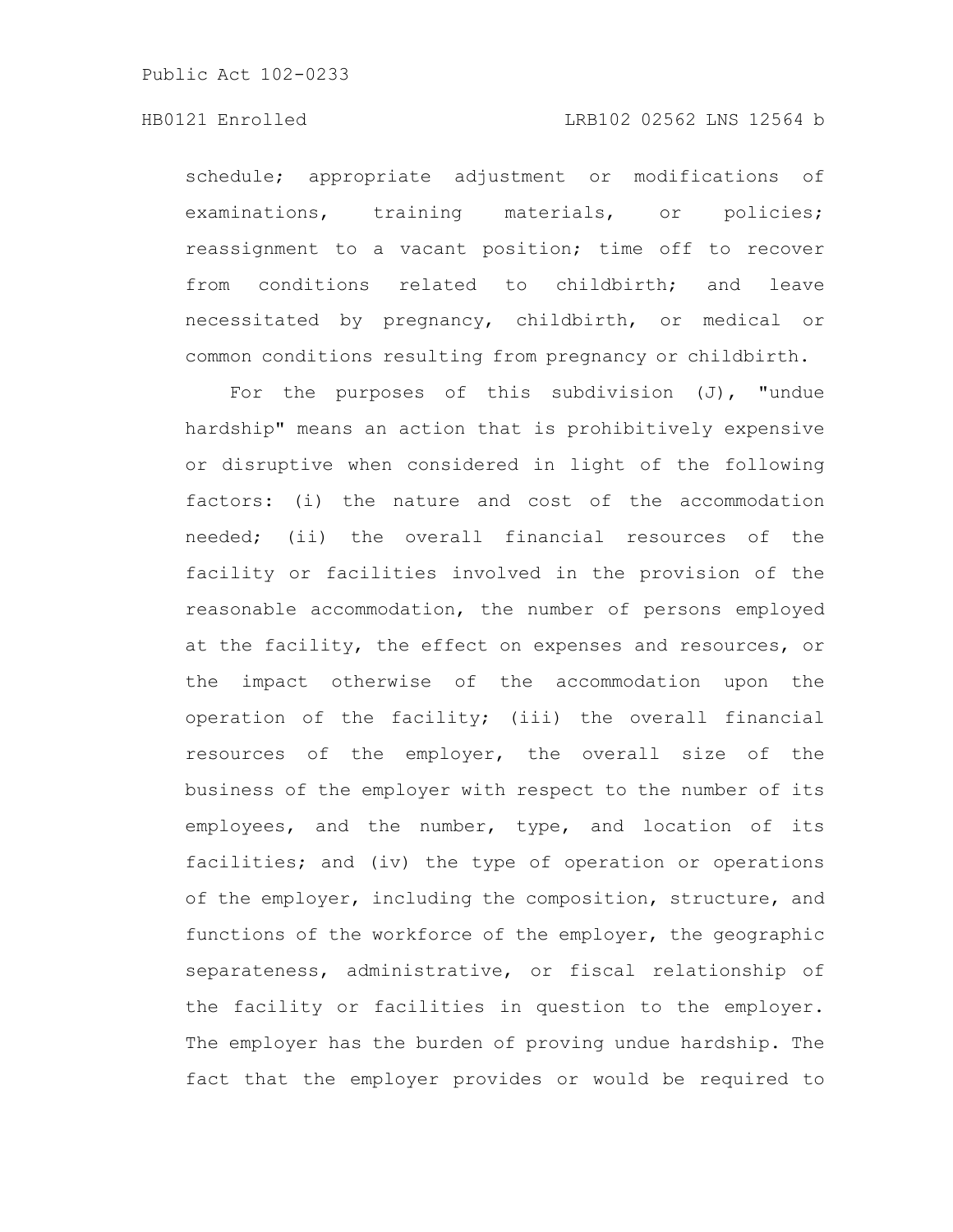# HB0121 Enrolled LRB102 02562 LNS 12564 b

provide a similar accommodation to similarly situated employees creates a rebuttable presumption that the accommodation does not impose an undue hardship on the employer.

No employer is required by this subdivision (J) to create additional employment that the employer would not otherwise have created, unless the employer does so or would do so for other classes of employees who need accommodation. The employer is not required to discharge any employee, transfer any employee with more seniority, or promote any employee who is not qualified to perform the job, unless the employer does so or would do so to accommodate other classes of employees who need it.

(K) Notice.

(1) For an employer to fail to post or keep posted in a conspicuous location on the premises of the employer where notices to employees are customarily posted, or fail to include in any employee handbook information concerning an employee's rights under this Article, a notice, to be prepared or approved by the Department, summarizing the requirements of this Article and information pertaining to the filing of a charge, including the right to be free from unlawful discrimination, the right to be free from sexual harassment, and the right to certain reasonable accommodations. The Department shall make the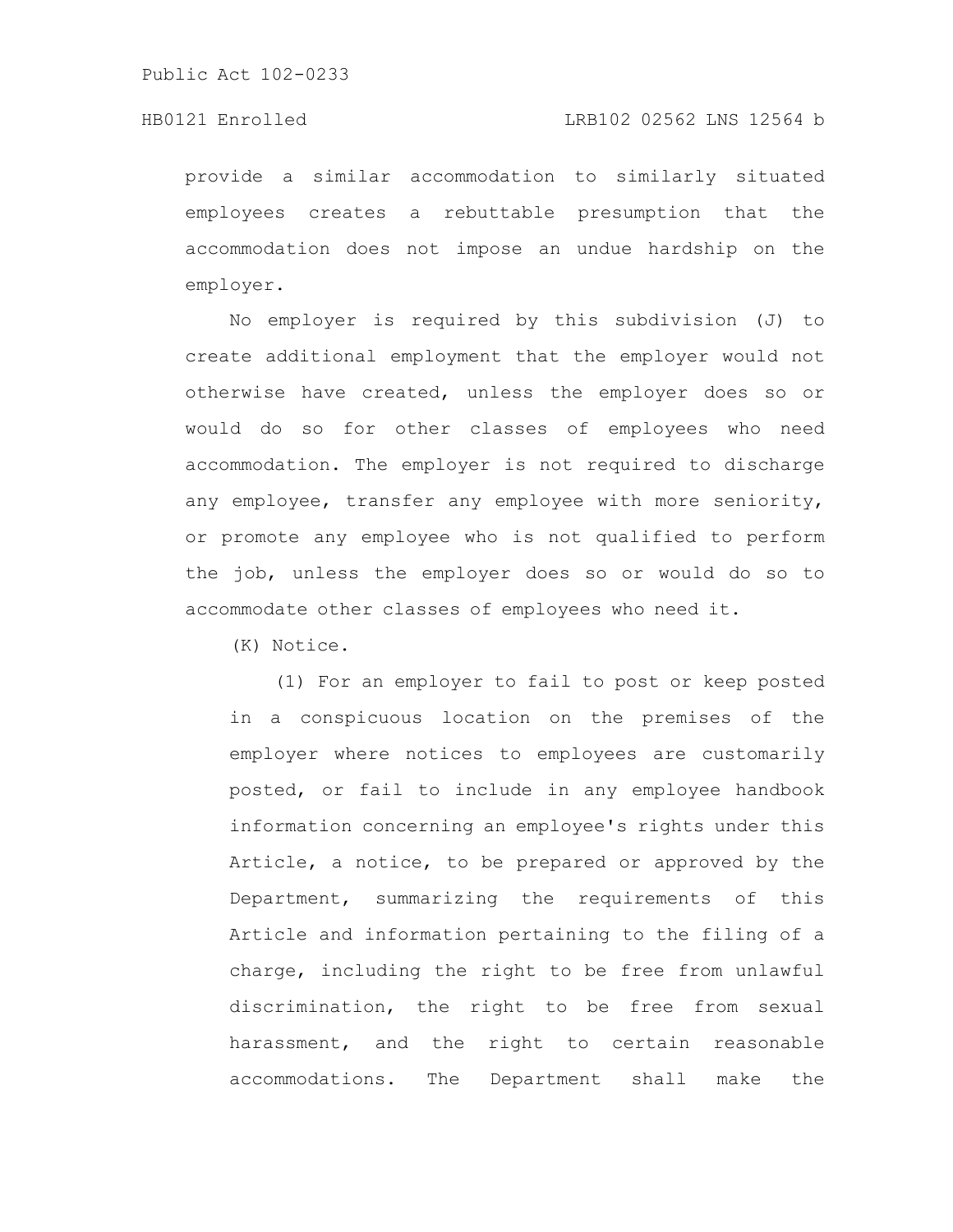documents required under this paragraph available for retrieval from the Department's website.

(2) Upon notification of a violation of paragraph (1) of this subdivision (K), the Department may launch a preliminary investigation. If the Department finds a violation, the Department may issue a notice to show cause giving the employer 30 days to correct the violation. If the violation is not corrected, the Department may initiate a charge of a civil rights violation.

(Source: P.A. 100-100, eff. 8-11-17; 100-588, eff. 6-8-18; 101-221, eff. 1-1-20.)

(775 ILCS 5/2-104) (from Ch. 68, par. 2-104)

Sec. 2-104. Exemptions.

(A) Nothing contained in this Act shall prohibit an employer, employment agency, or labor organization from:

(1) Bona Fide Qualification. Hiring or selecting between persons for bona fide occupational qualifications or any reason except those civil-rights violations specifically identified in this Article.

(2) Veterans. Giving preferential treatment to veterans and their relatives as required by the laws or regulations of the United States or this State or a unit of local government, or pursuant to a private employer's voluntary veterans' preference employment policy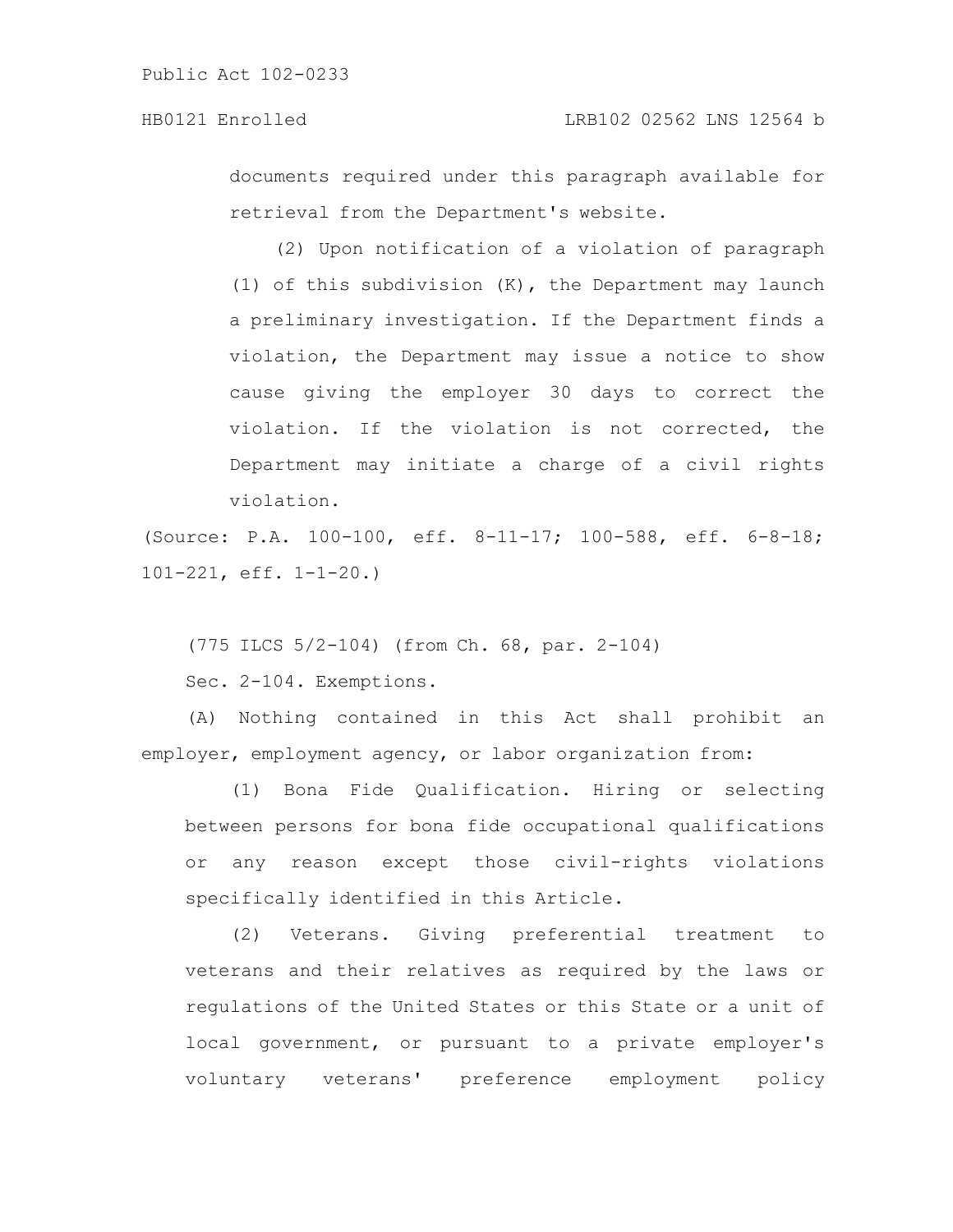authorized by the Veterans Preference in Private Employment Act.

(3) Unfavorable Discharge From Military Service.

(a) Using unfavorable discharge from military service as a valid employment criterion when authorized by federal law or regulation or when a position of employment involves the exercise of fiduciary responsibilities as defined by rules and regulations which the Department shall adopt; or

(b) Participating in a bona fide recruiting incentive program, sponsored by a branch of the United States Armed Forces, a reserve component of the United States Armed Forces, or any National Guard or Naval Militia, where participation in the program is limited by the sponsoring branch based upon the service member's discharge status.

(4) Ability Tests. Giving or acting upon the results of any professionally developed ability test provided that such test, its administration, or action upon the results, is not used as a subterfuge for or does not have the effect of unlawful discrimination.

(5) Merit and Retirement Systems.

(a) Applying different standards of compensation, or different terms, conditions or privileges of employment pursuant to a merit or retirement system provided that such system or its administration is not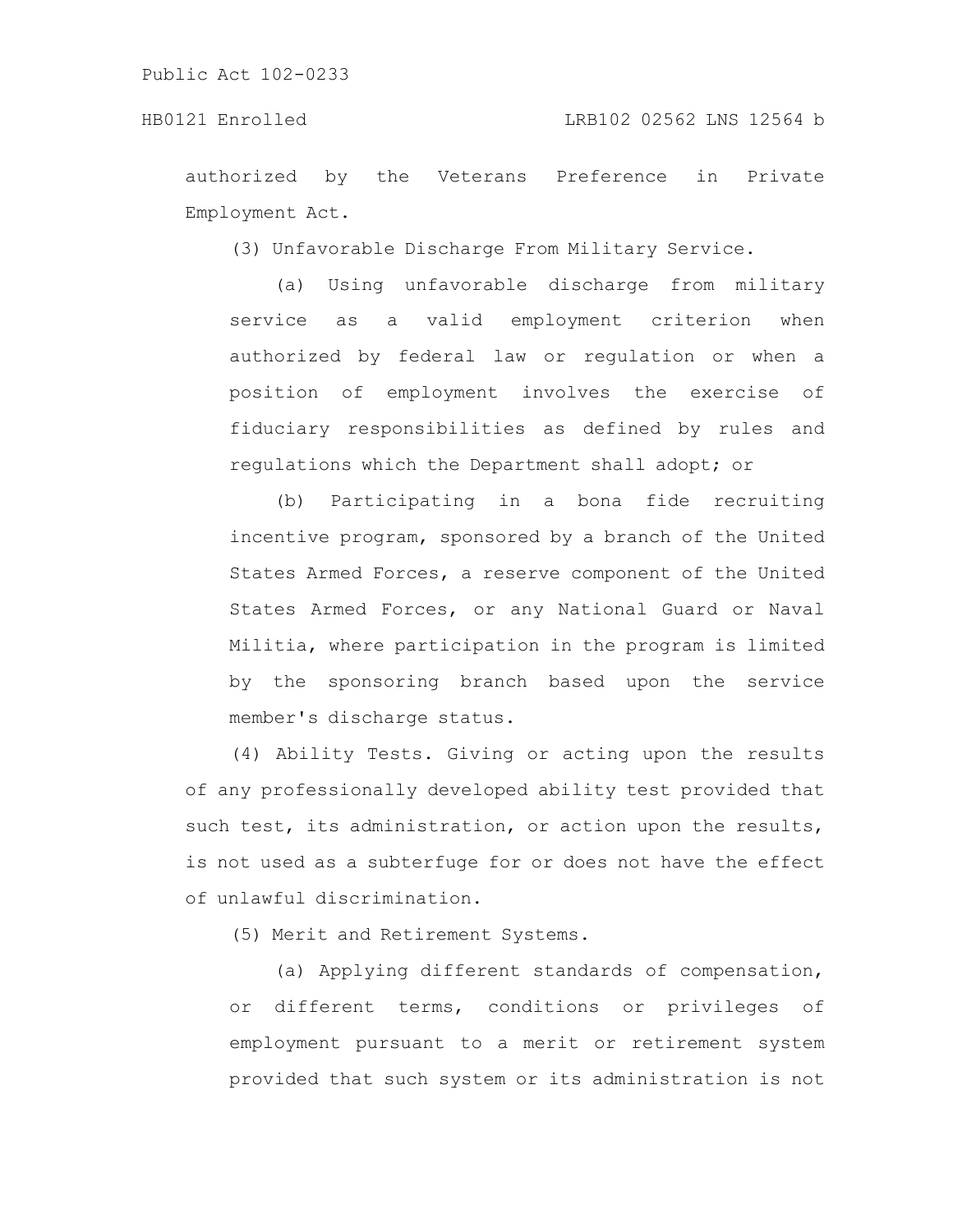used as a subterfuge for or does not have the effect of unlawful discrimination.

(b) Effecting compulsory retirement of any employee who has attained 65 years of age and who, for the 2-year period immediately preceding retirement, is employed in a bona fide executive or a high policymaking position, if such employee is entitled to an immediate nonforfeitable annual retirement benefit from a pension, profit-sharing, savings, or deferred compensation plan, or any combination of such plans of the employer of such employee, which equals, in the aggregate, at least \$44,000. If any such retirement benefit is in a form other than a straight life annuity (with no ancillary benefits) or if the employees contribute to any such plan or make rollover contributions, the retirement benefit shall be adjusted in accordance with regulations prescribed by the Department, so that the benefit is the equivalent of a straight life annuity (with no ancillary benefits) under a plan to which employees do not contribute and under which no rollover contributions are made.

(c) Until January 1, 1994, effecting compulsory retirement of any employee who has attained 70 years of age, and who is serving under a contract of unlimited tenure (or similar arrangement providing for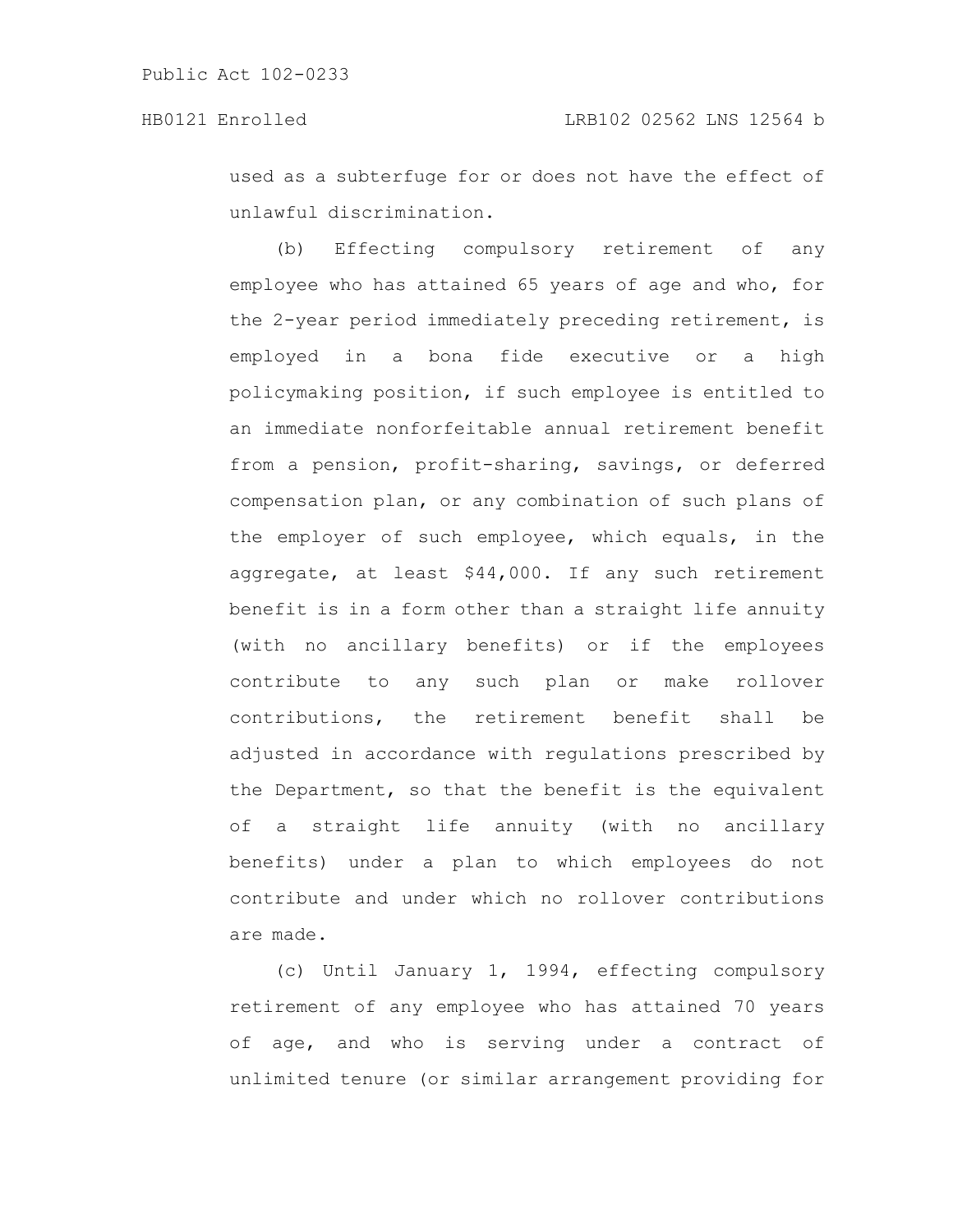# HB0121 Enrolled LRB102 02562 LNS 12564 b

unlimited tenure) at an institution of higher education as defined by Section 1201(a) of the Higher Education Act of 1965.

(6) Training and Apprenticeship programs. Establishing an educational requirement as a prerequisite to selection for a training or apprenticeship program, provided such requirement does not operate to discriminate on the basis of any prohibited classification except age.

(7) Police and Firefighter/Paramedic Retirement. Imposing a mandatory retirement age for firefighters/paramedics or law enforcement officers and discharging or retiring such individuals pursuant to the mandatory retirement age if such action is taken pursuant to a bona fide retirement plan provided that the law enforcement officer or firefighter/paramedic has attained:

(a) the age of retirement in effect under applicable State or local law on March 3, 1983; or

(b) if the applicable State or local law was enacted after the date of enactment of the federal Age Discrimination in Employment Act Amendments of 1996 (P.L. 104-208), the age of retirement in effect on the date of such discharge under such law.

This paragraph (7) shall not apply with respect to any cause of action arising under the Illinois Human Rights Act as in effect prior to the effective date of this amendatory Act of 1997.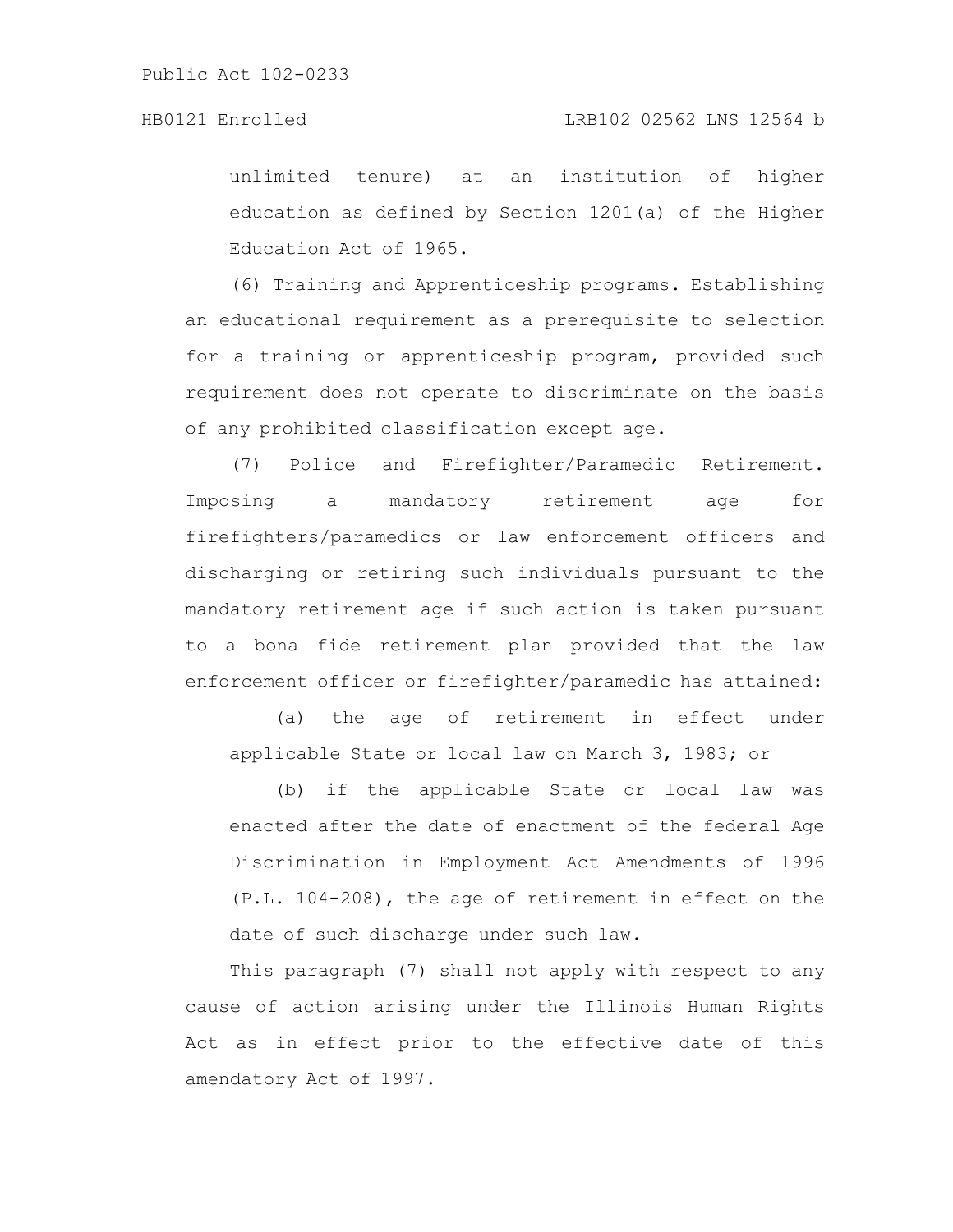# HB0121 Enrolled LRB102 02562 LNS 12564 b

(8) Police and Firefighter/Paramedic Appointment. Failing or refusing to hire any individual because of such individual's age if such action is taken with respect to the employment of an individual as a firefighter/paramedic or as a law enforcement officer and the individual has attained:

(a) the age of hiring or appointment in effect under applicable State or local law on March 3, 1983; or

(b) the age of hiring in effect on the date of such failure or refusal to hire under applicable State or local law enacted after the date of enactment of the federal Age Discrimination in Employment Act Amendments of 1996 (P.L. 104-208).

As used in paragraph (7) or (8):

"Firefighter/paramedic" means an employee, the duties of whose position are primarily to perform work directly connected with the control and extinguishment of fires or the maintenance and use of firefighting apparatus and equipment, or to provide emergency medical services, including an employee engaged in this activity who is transferred to a supervisory or administrative position.

"Law enforcement officer" means an employee, the duties of whose position are primarily the investigation, apprehension, or detention of individuals suspected or convicted of criminal offenses, including an employee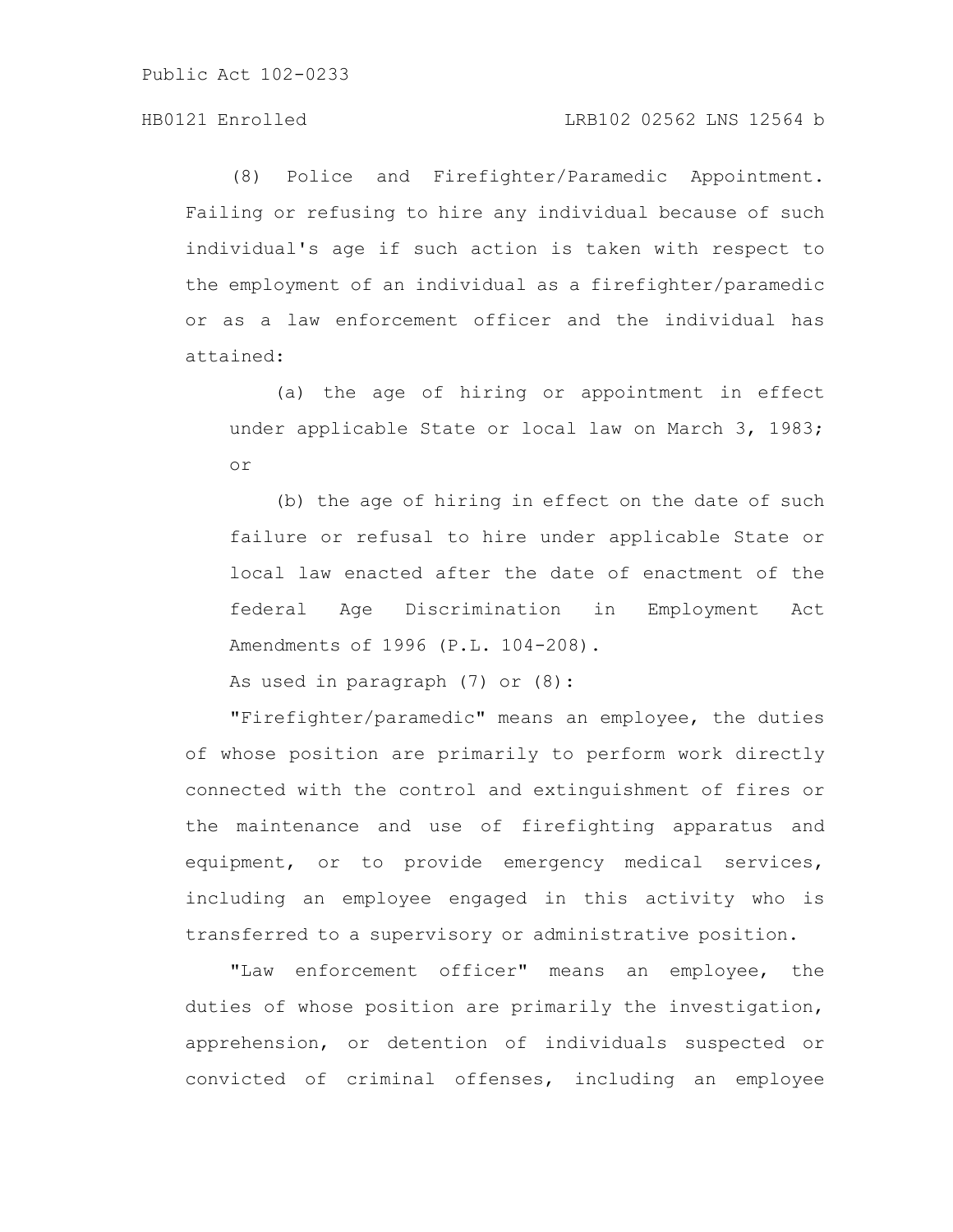### HB0121 Enrolled LRB102 02562 LNS 12564 b

engaged in this activity who is transferred to a supervisory or administrative position.

(9) Citizenship Status. Making legitimate distinctions based on citizenship status if specifically authorized or required by State or federal law.

(B) With respect to any employee who is subject to a collective bargaining agreement:

(a) which is in effect on June 30, 1986,

(b) which terminates after January 1, 1987,

(c) any provision of which was entered into by a labor organization as defined by Section 6(d)(4) of the Fair Labor Standards Act of 1938 (29 U.S.C. 206(d)(4)), and

(d) which contains any provision that would be superseded by Public Act 85-748,

Public Act 85-748 shall not apply until the termination of such collective bargaining agreement or January 1, 1990, whichever occurs first.

(C)(1) For purposes of this Act, the term "disability" shall not include any employee or applicant who is currently engaging in the illegal use of drugs, when an employer acts on the basis of such use.

(2) Paragraph (1) shall not apply where an employee or applicant for employment:

(a) has successfully completed a supervised drug rehabilitation program and is no longer engaging in the illegal use of drugs, or has otherwise been rehabilitated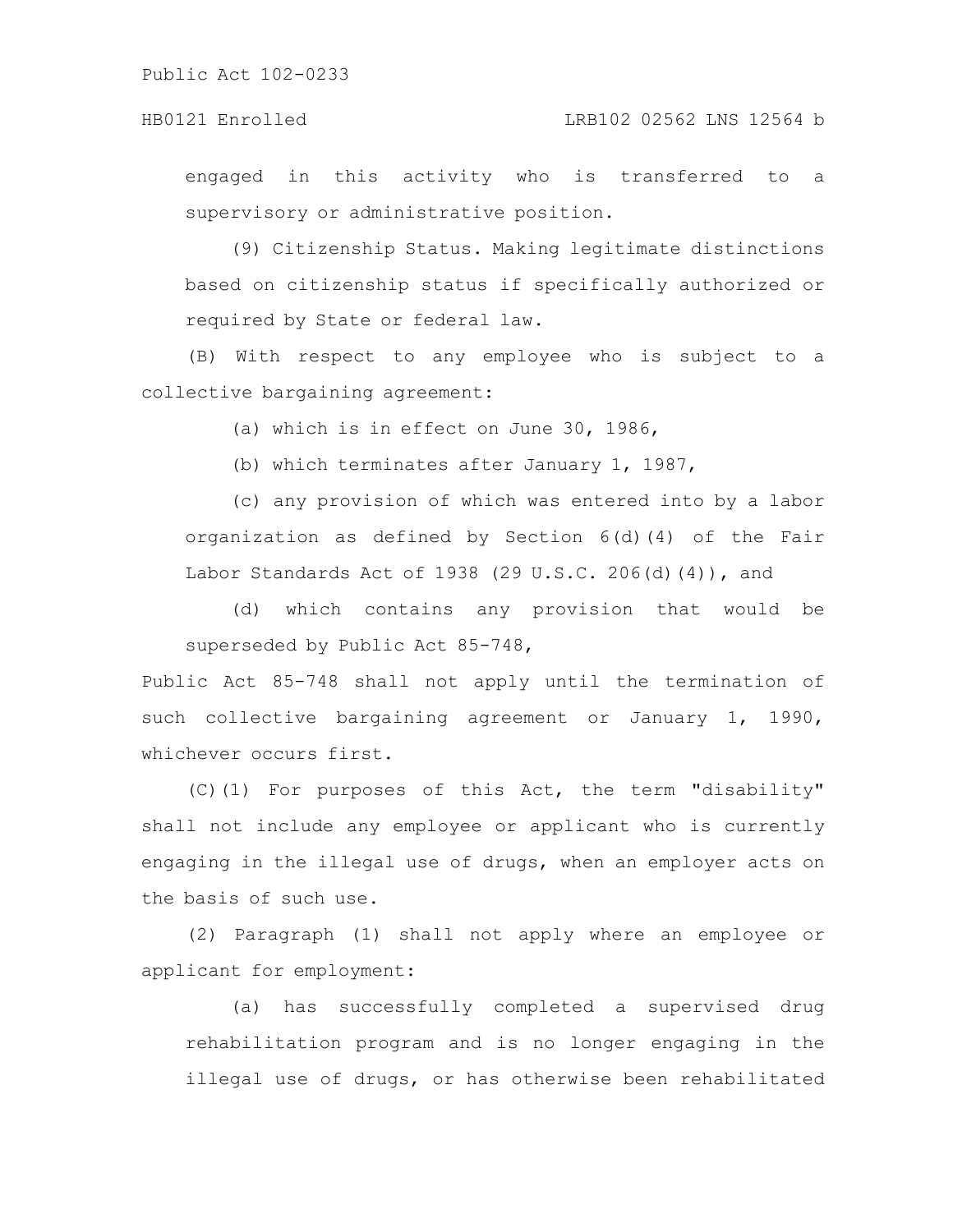### HB0121 Enrolled LRB102 02562 LNS 12564 b

successfully and is no longer engaging in such use;

(b) is participating in a supervised rehabilitation program and is no longer engaging in such use; or

(c) is erroneously regarded as engaging in such use, but is not engaging in such use.

It shall not be a violation of this Act for an employer to adopt or administer reasonable policies or procedures, including but not limited to drug testing, designed to ensure that an individual described in subparagraph (a) or (b) is no longer engaging in the illegal use of drugs.

(3) An employer:

(a) may prohibit the illegal use of drugs and the use of alcohol at the workplace by all employees;

(b) may require that employees shall not be under the influence of alcohol or be engaging in the illegal use of drugs at the workplace;

(c) may require that employees behave in conformance with the requirements established under the federal Drug-Free Workplace Act of 1988 (41 U.S.C. 701 et seq.) and the Drug Free Workplace Act;

(d) may hold an employee who engages in the illegal use of drugs or who is an alcoholic to the same qualification standards for employment or job performance and behavior that such employer holds other employees, even if any unsatisfactory performance or behavior is related to the drug use or alcoholism of such employee;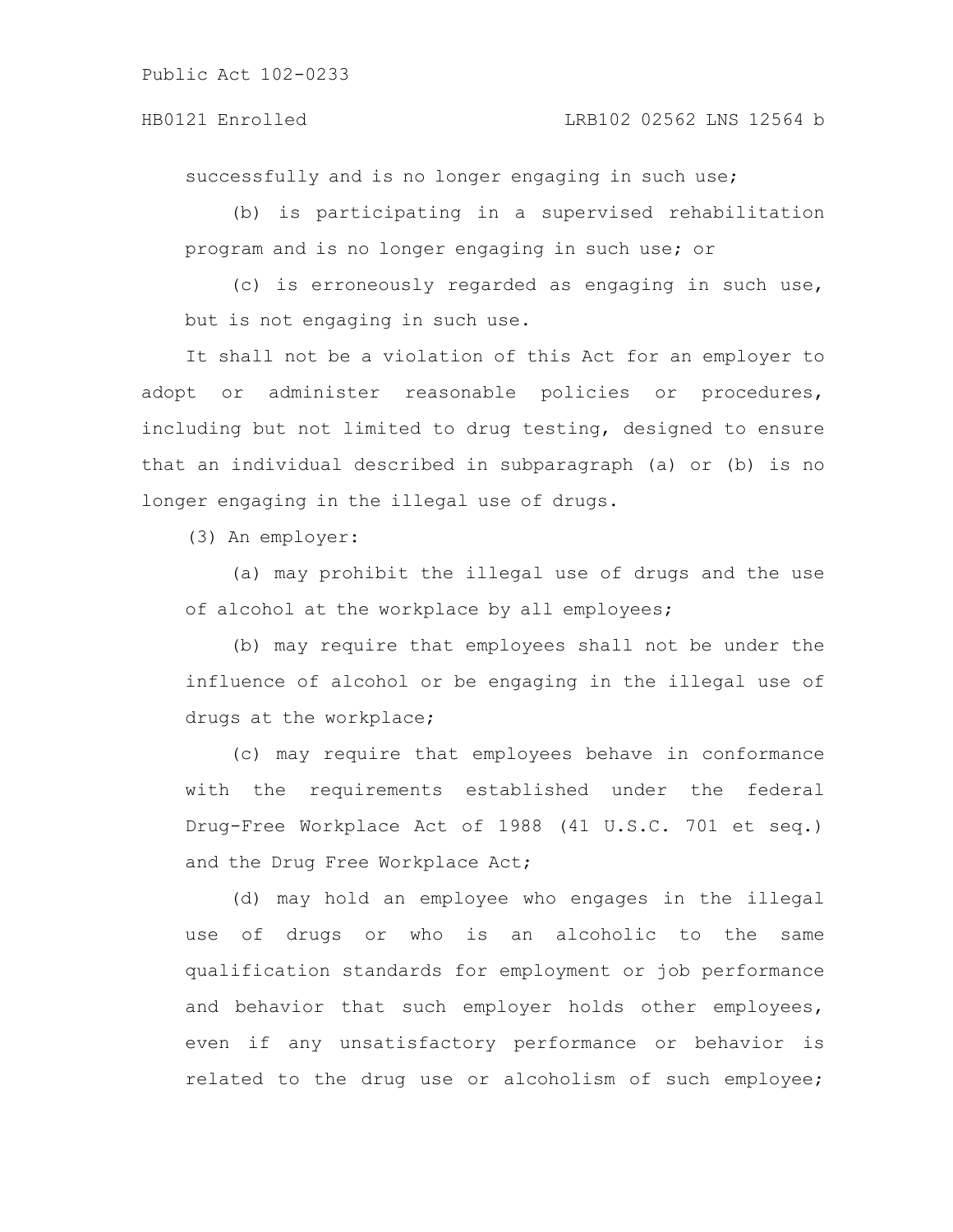and

(e) may, with respect to federal regulations regarding alcohol and the illegal use of drugs, require that:

(i) employees comply with the standards established in such regulations of the United States Department of Defense, if the employees of the employer are employed in an industry subject to such regulations, including complying with regulations (if any) that apply to employment in sensitive positions in such an industry, in the case of employees of the employer who are employed in such positions (as defined in the regulations of the Department of Defense);

(ii) employees comply with the standards established in such regulations of the Nuclear Regulatory Commission, if the employees of the employer are employed in an industry subject to such regulations, including complying with regulations (if any) that apply to employment in sensitive positions in such an industry, in the case of employees of the employer who are employed in such positions (as defined in the regulations of the Nuclear Regulatory Commission); and

(iii) employees comply with the standards established in such regulations of the United States Department of Transportation, if the employees of the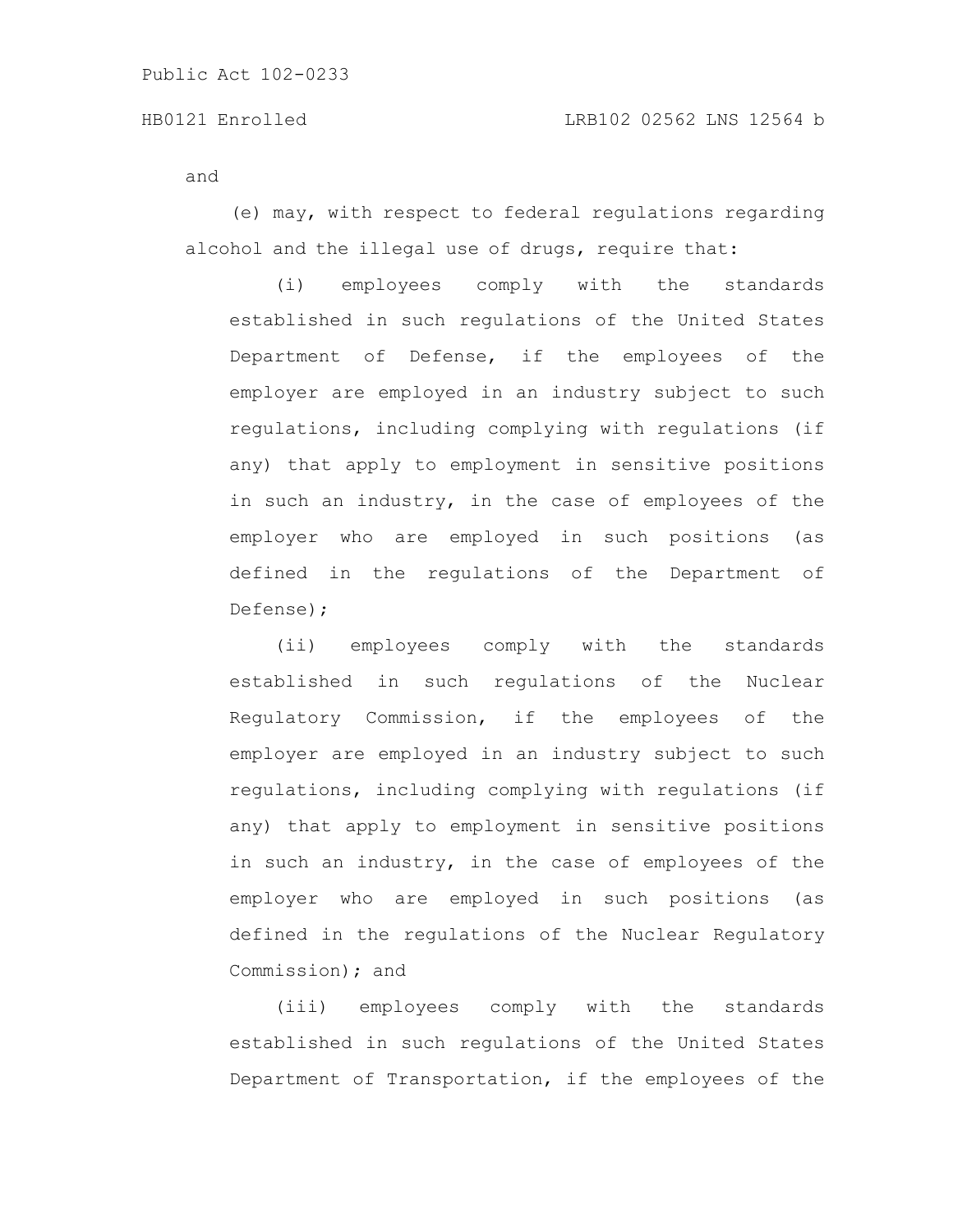# HB0121 Enrolled LRB102 02562 LNS 12564 b

employer are employed in a transportation industry subject to such regulations, including complying with such regulations (if any) that apply to employment in sensitive positions in such an industry, in the case of employees of the employer who are employed in such positions (as defined in the regulations of the United States Department of Transportation).

(4) For purposes of this Act, a test to determine the illegal use of drugs shall not be considered a medical examination. Nothing in this Act shall be construed to encourage, prohibit, or authorize the conducting of drug testing for the illegal use of drugs by job applicants or employees or making employment decisions based on such test results.

(5) Nothing in this Act shall be construed to encourage, prohibit, restrict, or authorize the otherwise lawful exercise by an employer subject to the jurisdiction of the United States Department of Transportation of authority to:

(a) test employees of such employer in, and applicants for, positions involving safety-sensitive duties for the illegal use of drugs and for on-duty impairment by alcohol; and

(b) remove such persons who test positive for illegal use of drugs and on-duty impairment by alcohol pursuant to subparagraph (a) from safety-sensitive duties in implementing paragraph (3).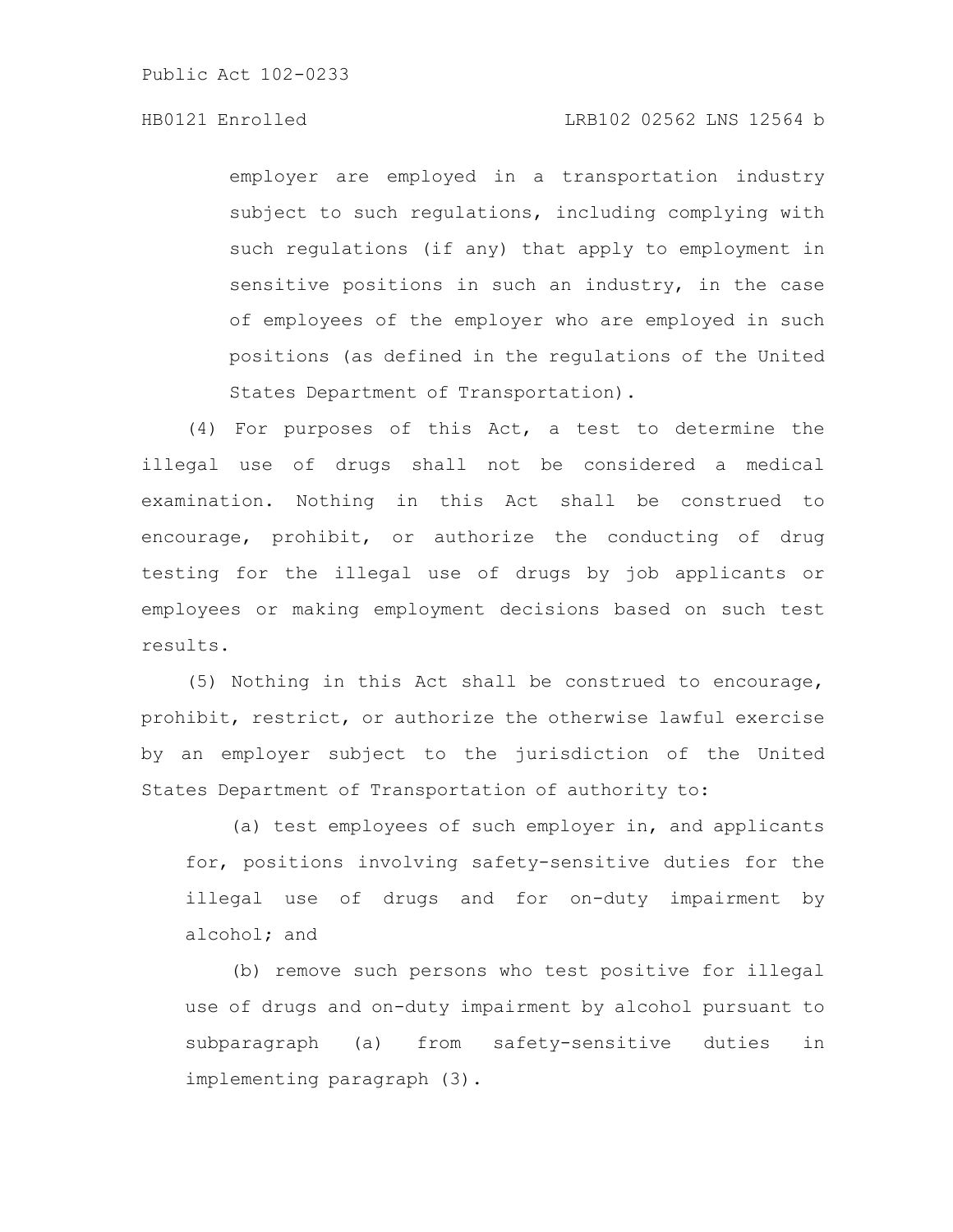(D) Nothing contained in this Act shall require an employer to sponsor, either monetarily or otherwise, any applicant or employee to obtain or modify work authorization status, unless otherwise required by federal law. (Source: P.A. 99-152, eff. 1-1-16, 99-165, eff. 7-28-15;

99-642, eff. 7-28-16.)

(775 ILCS 5/6-101) (from Ch. 68, par. 6-101)

Sec. 6-101. Additional Civil Rights Violations. It is a civil rights violation for a person, or for  $2$  two or more persons to conspire, to:

(A) Retaliation. Retaliate against a person because he or she has opposed that which he or she reasonably and in good faith believes to be unlawful discrimination, sexual harassment in employment or sexual harassment in elementary, secondary, and higher education, or discrimination based on citizenship status or work authorization status in employment, because he or she has made a charge, filed a complaint, testified, assisted, or participated in an investigation, proceeding, or hearing under this Act, or because he or she has requested, attempted to request, used, or attempted to use a reasonable accommodation as allowed by this Act;

(B) Aiding and Abetting; Coercion. Aid, abet, compel or coerce a person to commit any violation of this Act;

(C) Interference. Wilfully interfere with the